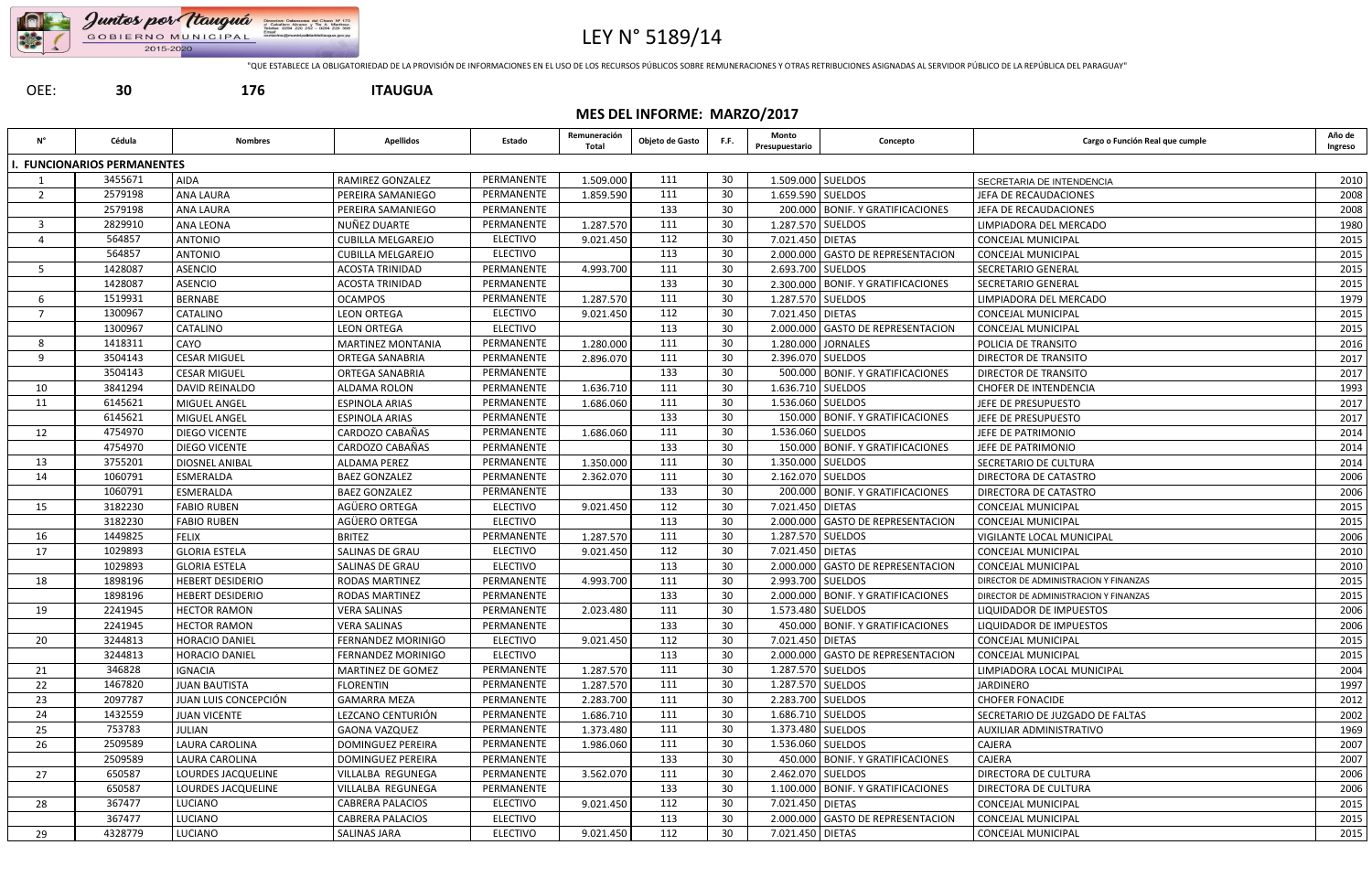|                     | 4328779                        | LUCIANO                 | <b>SALINAS JARA</b>       | <b>ELECTIVO</b>                 |             | 113        | 30              |                   | 2.000.000 GASTO DE REPRESENTACION    | <b>CONCEJAL MUNICIPAL</b>                                 | 2015 |
|---------------------|--------------------------------|-------------------------|---------------------------|---------------------------------|-------------|------------|-----------------|-------------------|--------------------------------------|-----------------------------------------------------------|------|
| 30                  | 2103146                        | LUIS ALBERTO            | <b>ALVAREZ ISASI</b>      | PERMANENTE                      | 3.662.070   | 111        | 30              |                   | 2.162.070 SUELDOS                    | <b>ENCARGADO DE DOC</b>                                   | 2006 |
|                     | 2103146                        | LUIS ALBERTO            | <b>ALVAREZ ISASI</b>      | PERMANENTE                      |             | 133        | 30              |                   | 1.500.000 BONIF. Y GRATIFICACIONES   | <b>ENCARGADO DE DOC</b>                                   | 2006 |
| 31                  | 1551213                        | LUIS GONZAGA            | <b>TORRES ALFONSO</b>     | PERMANENTE                      | 2.162.070   | 111        | 30              |                   | 2.162.070 SUELDOS                    | <b>AUXILIAR DE TRANSITO</b>                               | 2007 |
| 32                  | 3718511                        | <b>MARIO GUSTAVO</b>    | ORTIZ BOGARIN             | <b>ELECTIVO</b>                 | 9.021.450   | 112        | 30              | 7.021.450 DIETAS  |                                      | CONCEJAL MUNICIPAL                                        | 2015 |
|                     | 3718511                        | <b>MARIO GUSTAVO</b>    | ORTIZ BOGARIN             | <b>ELECTIVO</b>                 |             | 113        | 30              |                   | 2.000.000 GASTO DE REPRESENTACION    | CONCEJAL MUNICIPAL                                        | 2015 |
| 33                  | 1769540                        | MIGUEL ANGEL            | MEZA ACOSTA               | <b>ELECTIVO</b>                 | 12.751.100  | 112        | 30              | 5.183.100 DIETAS  |                                      | INTENDENTE MUNICIPAL 2015/2020                            | 2015 |
|                     | 1769540                        | MIGUEL ANGEL            | MEZA ACOSTA               | <b>ELECTIVO</b>                 |             | 133        | 30              |                   | 4.000.000 BONIF. Y GRATIFICACIONES   | INTENDENTE MUNICIPAL 2015/2020                            | 2015 |
|                     | 1769540                        | MIGUEL ANGEL            | MEZA ACOSTA               | <b>ELECTIVO</b>                 |             | 113        | 30              |                   | 3.568.000 GASTO DE REPRESENTACION    | INTENDENTE MUNICIPAL 2015/2020                            | 2015 |
| 34                  | 1291426                        | <b>MIRIAN VIOLETA</b>   | SALINAS SOSA              | <b>ELECTIVO</b>                 | 9.021.450   | 112        | 30              | 7.021.450 DIETAS  |                                      | CONCEJAL MUNICIPAL                                        | 2010 |
|                     | 1291426                        | MIRIAN VIOLETA          | SALINAS SOSA              | <b>ELECTIVO</b>                 |             | 113        | 30              |                   | 2.000.000 GASTO DE REPRESENTACION    | <b>CONCEJAL MUNICIPAL</b>                                 | 2010 |
| 35                  | 6616571                        | MIRNA ELIZABETH         | RODAS ALCARAZ             | PERMANENTE                      | 1.400.370   | 111        | 30              |                   | 1.400.370 SUELDOS                    | SECRETARIA DE DIREC.DE SALUBRIDAD E HIGIENE               | 2014 |
| 36                  | 5401266                        | <b>NOELIA TERESITA</b>  | SANTACRUZ BOGARIN         | PERMANENTE                      | 1.390.000   | 111        | 30              |                   | 1.390.000 SUELDOS                    | SECRETARIA DE LA DIRECCION DE RECURSOS HUMANOS            | 2014 |
| 37                  | 3994625                        | <b>NORMA BEATRIZ</b>    | NUÑEZ SALDIVAR            | PERMANENTE                      | 1.500.000   | 111        | 30              |                   | 1.500.000 SUELDOS                    | SECRETARIA DE DIRECCION DE SALUBRIDAD E HIGIENE           | 2016 |
| 38                  | 1738363                        | ODULIO                  | OJEDA GIMENEZ             | PERMANENTE                      | 1.087.570   | 111        | 30              |                   | 1.087.570 SUELDOS                    | SERENO DEPARTAMENTO OPERATIVO DE TRANSITO                 | 2007 |
| 39                  | 1527261                        | <b>OSCAR ESTANISLAO</b> | <b>GONZALEZ VERA</b>      | PERMANENTE                      | 2.896.070   | 111        | 30              |                   | 2.396.070 SUELDOS                    | JEFE DE CATASTRO                                          | 1997 |
|                     | 1527261                        | <b>OSCAR ESTANISLAO</b> | <b>GONZALEZ VERA</b>      | PERMANENTE                      |             | 133        | 30              |                   | 500.000 BONIF. Y GRATIFICACIONES     | JEFE DE CATASTRO                                          | 1997 |
| 40                  | 1173239                        | <b>RAMON</b>            | <b>CARBALLO BRITEZ</b>    | PERMANENTE                      | 1.287.570   | 111        | 30              | 1.287.570 SUELDOS |                                      | SERENO MERCADO MUNICIPAL                                  | 2017 |
| 41                  | 1261454                        | <b>RAMON</b>            | CARDOZO CAMPUZANO         | <b>ELECTIVO</b>                 | 9.021.450   | 112        | 30              | 7.021.450 DIETAS  |                                      | <b>CONCEJAL MUNICIPAL</b>                                 | 2010 |
|                     | 1261454                        | <b>RAMON</b>            | CARDOZO CAMPUZANO         | <b>ELECTIVO</b>                 |             | 113        | 30              |                   | 2.000.000 GASTO DE REPRESENTACION    | <b>CONCEJAL MUNICIPAL</b>                                 | 2010 |
| 42                  | 1111724                        | <b>RAMONA</b>           | DURE CABAÑAS              | PERMANENTE                      | 2.162.070   | 111        | 30              | 2.162.070 SUELDOS |                                      | ASESORA DIRECCION DE DIRECCION DE RECURSOS HUMANOS        | 2002 |
| 43                  | 1988591                        | ROLANDO DAVID           | <b>GIMENEZ ESCURRA</b>    | PERMANENTE                      | 2.261.960   | 111        | 30              |                   | 2.261.960 SUELDOS                    | <b>JUEZ DE FALTAS</b>                                     | 2016 |
| 44                  | 3545086                        | <b>RUBEN ANTONIO</b>    | MORINIGO ORREGO           | PERMANENTE                      | 2.512.070   | 111        | 30              |                   | 2.162.070 SUELDOS                    | SECRETARIO GENERAL JUNTA MUNICIPAL                        | 2003 |
|                     | 3545086                        | <b>RUBEN ANTONIO</b>    | <b>MORINIGO ORREGO</b>    | PERMANENTE                      |             | 133        | 30              |                   | 350.000 BONIF. Y GRATIFICACIONES     | SECRETARIO GENERAL JUNTA MUNICIPAL                        | 2003 |
| 45                  | 3335705                        | <b>RUTH NATALIA</b>     | <b>RIVEROS RIQUELME</b>   | PERMANENTE                      | 1.659.000   | 111        | 30              |                   | 1.659.000 SUELDOS                    | AUXILIAR ADMINISTRATIVO DE LA JUNTA MUNICIPAL             | 2010 |
| 46                  | 4171300                        | <b>SANDRA ELIZABETH</b> | CABAÑAS GALEANO           | PERMANENTE                      | 1.287.570   | 111        | 30              |                   | 1.287.570 SUELDOS                    | AUXILIAR DE DIRECCIÓN DE TRANSITO                         | 2008 |
| 47                  | 1990586                        | <b>TOMAS</b>            | <b>RUIZ ROA</b>           | PERMANENTE                      | 1.337.570   | 111        | 30              |                   | 1.337.570 SUELDOS                    | INSPECTOR DE MATADERÍA                                    | 2007 |
| 48                  | 1092187                        | <b>TOMAS ANTONIO</b>    | MORINIGO GUERRERO         | <b>ELECTIVO</b>                 | 9.021.450   | 112        | 30              | 7.021.450 DIETAS  |                                      | CONCEJAL MUNICIPAL                                        | 2015 |
|                     | 1092187                        | <b>TOMAS ANTONIO</b>    | <b>MORINIGO GUERRERO</b>  | <b>ELECTIVO</b>                 |             | 113        | 30              |                   | 2.000.000 GASTO DE REPRESENTACION    | <b>CONCEJAL MUNICIPAL</b>                                 | 2015 |
| 49                  | 1450866                        | <b>VICTORINO</b>        | ORTEGA                    | PERMANENTE                      | 1.287.570   | 111        | 30              |                   | 1.287.570 SUELDOS                    | <b>ENCARGADO DE DEPOSITO</b>                              | 1997 |
| 50                  | 876164                         | <b>WILFRIDO</b>         | <b>DELGADO ROMERO</b>     | <b>ELECTIVO</b>                 | 9.021.450   | 112        | 30              | 7.021.450 DIETAS  |                                      | <b>CONCEJAL MUNICIPAL</b>                                 | 2010 |
|                     | 876164                         | <b>WILFRIDO</b>         | <b>DELGADO ROMERO</b>     | <b>ELECTIVO</b>                 |             | 113        | 30              |                   | 2.000.000 GASTO DE REPRESENTACION    | <b>CONCEJAL MUNICIPAL</b>                                 | 2010 |
| 51                  | 2918459                        | <b>WILMA</b>            | ACUÑA MIRANDA             | PERMANENTE                      | 2.816.110   | 111        | 30              |                   | 2.016.110 SUELDOS                    | <b>TESORERA</b>                                           | 2007 |
|                     | 2918459                        | <b>WILMA</b>            | ACUÑA MIRANDA             | PERMANENTE                      |             | 133        | 30 <sup>°</sup> |                   | 800.000 BONIF. Y GRATIFICACIONES     | <b>TESORERA</b>                                           | 2007 |
|                     |                                |                         |                           |                                 | 197.324.450 |            |                 | 197.324.450       |                                      |                                                           |      |
|                     | <b>II. PERSONAL CONTRATADO</b> |                         |                           |                                 |             |            |                 |                   |                                      |                                                           |      |
|                     | 329539                         | ADELA ELFIRIA           | <b>BARBOTE NAVARRO</b>    | <b>CONTRATADO</b>               | 1.080.000   | 144        | 30              |                   | 1.080.000 JORNALES                   | ENCARGADA DE LIMPIADORAS DE LA INSTITUCION                | 2006 |
| $\overline{2}$      | 2374148                        | <b>ALCIDES</b>          | CARDOZO                   | CONTRATADO                      |             | 144        | 30              |                   | 1.190.000 JORNALES                   |                                                           | 2006 |
| 3                   | 6377875                        | ALDO                    | <b>ACOSTA VEGA</b>        | <b>CONTRATADO</b>               | 1.190.000   | 144        | 30              |                   | 1.500.000 JORNALES                   | <b>ENCARGADO DE COMISIONES VECINALES</b>                  | 2015 |
| $\overline{a}$      |                                | ALDO ISAAC              | RODRIGUEZ ORTIZ           |                                 | 1.500.000   |            |                 |                   | 1.180.000 JORNALES                   | CHOFER DE CAMION VOLQUETE                                 | 2016 |
| 5                   | 4752112<br>1125750             | <b>ALFREDO</b>          | <b>MEDINA LOPEZ</b>       | CONTRATADO<br><b>CONTRATADO</b> | 1.180.000   | 144<br>145 | 30<br>30        |                   |                                      | PERSONAL DE LA CUARILLA MUNICIPAL                         | 2016 |
|                     |                                |                         |                           |                                 | 4.300.000   |            |                 |                   | 4.300.000   HONORARIOS PROFESIONALES | ASESOR EXTERNO                                            |      |
| 6<br>$\overline{7}$ | 809095                         | AMADO                   | CARDOZO CAMPUZANO         | CONTRATADO<br><b>CONTRATADO</b> | 1.495.000   | 144        | 30              |                   | 1.495.000 JORNALES                   | PERSONAL DE LA CUARILLA MUNICIPAL                         | 2006 |
|                     | 1175896                        | AMADO                   | FERNANDEZ SANABRIA        |                                 | 1.160.000   | 144        | 30              |                   | 1.160.000 JORNALES                   | NOTIFICADOR DE DIRCCIÓN DE SALUBRIDAD E HIGIENE           | 2001 |
| 8                   | 7368308                        | <b>ANALIA NOEMI</b>     | FERREIRA AGUILERA         | CONTRATADO                      | 800.000     | 144        | 30              |                   | 800.000 JORNALES                     | GUIA MUSEO PARROQUIAL VIRGEN DEL ROSARIO                  | 2016 |
| 9                   | 1396710                        | <b>ANDRES</b>           | MANCUELLO                 | CONTRATADO                      | 1.350.000   | 144        | 30              |                   | 1.350.000 JORNALES                   | <b>ELECTRICISTA</b>                                       | 2006 |
| 10                  | 1035413                        | <b>ANDRES ABELINO</b>   | CASTILLO                  | CONTRATADO                      | 2.000.000   | 144        | 30              |                   | 2.000.000 JORNALES                   | CHOFER RETROEXCAVADORA                                    | 2008 |
| 11                  | 3711339                        | <b>ANDRES SABINO</b>    | ZORRILLA GAMARRA          | CONTRATADO                      | 225.000     | 144        | 30              |                   | 225.000 JORNALES                     | PROFESOR DEL CENTRO COMUNITARIO DEL ARTE DE ALDAMA CAÑADA | 2014 |
| 12                  | 4845025                        | <b>ANGEL RAMON</b>      | <b>RIVEROS</b>            | CONTRATADO                      | 1.180.000   | 144        | 30              |                   | 1.180.000 JORNALES                   | POLICIA DE TRANSITO                                       | 2016 |
| 13                  | 527457                         | <b>ANTONIA</b>          | SERVIAN NEDINA            | CONTRATADO                      | 1.200.000   | 144        | 30              |                   | 1.200.000 JORNALES                   | COCINERA DE LA ESCUELA BÁSICA Nº 1019 ESPIRITU SANTO      | 2017 |
| 14                  | 1046801                        | <b>ANTONIO</b>          | ESTIGARRIBIA OVELAR       | CONTRATADO                      | 2.400.000   | 145        | 30              |                   | 2.400.000   HONORARIOS PROFESIONALES | DIRECTOR DE RECURSOS HUMANOS                              | 2014 |
| 15                  | 1425163                        | <b>ANTONIO DEMETRIO</b> | AGUILAR                   | CONTRATADO                      | 2.500.000   | 144        | 30              |                   | 2.500.000 JORNALES                   | ENCARGADO DE MANTENIMIENTO VIAL                           | 2015 |
| 16                  | 1995142                        | ANUNCIO                 | <b>FERREIRA SALINAS</b>   | CONTRATADO                      | 1.500.000   | 144        | 30              |                   | 1.500.000 JORNALES                   | ENCARGADO DEL CEMENTERIO                                  | 2006 |
| 17                  | 2547295                        | ARMINDA                 | <b>ACOSTA RIVEROS</b>     | CONTRATADO                      | 1.495.000   | 144        | 30              |                   | 1.495.000 JORNALES                   | PERSONAL DE LA CUARILLA MUNICIPAL                         | 2012 |
| 18                  | 3019326                        | ARNALDO CRISTINO        | DIAZ BOBADILLA            | CONTRATADO                      | 1.180.000   | 144        | 30              |                   | 1.180.000 JORNALES                   | POLICIA DE TRANSITO                                       | 2015 |
| 19                  | 5307180                        | <b>ARTURO</b>           | <b>SANABRIA TORRES</b>    | CONTRATADO                      | 1.200.000   | 144        | 30              |                   | 1.200.000 JORNALES                   | NOTIFICADOR DE OBRAS                                      | 2012 |
| 20                  | 2093968                        | <b>ATANASIO</b>         | <b>GONZALEZ RUIZ DIAZ</b> | CONTRATADO                      | 1.200.000   | 144        | 30              |                   | 1.200.000 JORNALES                   | VIGILANTE DEL CENTRO CULTURAL                             | 2006 |
|                     |                                |                         |                           |                                 |             |            |                 |                   |                                      |                                                           |      |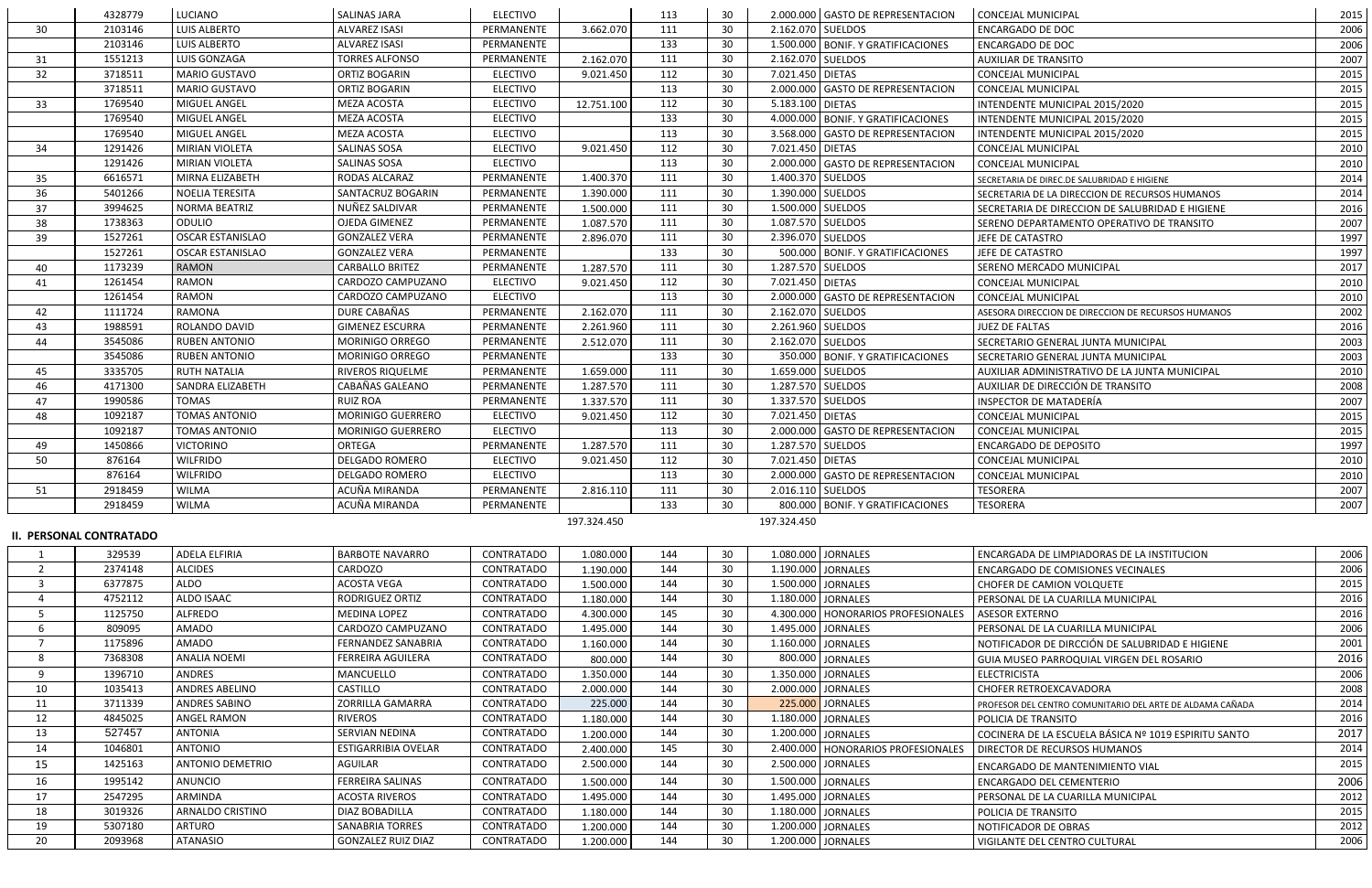| 21       | 1630337            | <b>AURELIA</b>                 | LOPEZ                                 | CONTRATADO                             | 1.495.000            | 144        | 30       |           | 1.495.000 JORNALES                     | PERSONAL DE LA CUARILLA MUNICIPAL                                                  | 2008         |
|----------|--------------------|--------------------------------|---------------------------------------|----------------------------------------|----------------------|------------|----------|-----------|----------------------------------------|------------------------------------------------------------------------------------|--------------|
| 22       | 2166986            | <b>BERNARDINO</b>              | <b>CANDIA</b>                         | CONTRATADO                             | 1.495.000            | 144        | 30       |           | 1.495.000 JORNALES                     | PERSONAL DE LA CUARILLA MUNICIPAL                                                  | 2001         |
| 23       | 2387158            | <b>BERNARDINO</b>              | <b>OJEDA</b>                          | CONTRATADO                             | 1.240.000            | 144        | 30       |           | 1.240.000 JORNALES                     | VIGILANTE DEL CENTRO CULTURAL                                                      | 2001         |
| 24       | 3426496            | <b>BLANCA CELINA</b>           | <b>FLEITAS DE GAONA</b>               | CONTRATADO                             | 1.200.000            | 144        | 30       |           | 1.200.000 JORNALES                     | COCINERA ESCUELA CONCEPCION LEYES DE CHAVEZ                                        | 2014         |
| 25       | 4672918            | <b>BLANCA JUSTINA</b>          | LOPEZ DE SANTACRUZ                    | CONTRATADO                             | 2.000.000            | 144        | 30       |           | 2.000.000 JORNALES                     | ENCARGADA DE LA SECRETARIA DE LA MUJER                                             | 2016         |
| 26       | 5784480            | <b>BLAS HERMINIO</b>           | CARDOZO AMARILLA                      | CONTRATADO                             | 1.600.000            | 144        | 30       |           | 1.600.000 JORNALES                     | <b>CAJERO</b>                                                                      | 2013         |
| 27<br>28 | 5379991<br>2217811 | <b>BRUNA YGNACIA</b><br>CARLOS | <b>VEGA</b><br><b>ALFONSO CACERES</b> | <b>CONTRATADO</b><br><b>CONTRATADO</b> | 225.000<br>1.495.000 | 144<br>144 | 30<br>30 |           | 225.000 JORNALES<br>1.495.000 JORNALES | PROFESOR DEL CENTRO COMUNITARIO DE CONAVI III<br>PERSONAL DE LA CUARILLA MUNICIPAL | 2010<br>2010 |
| 29       | 1810981            | <b>CARLOS ALBERTO</b>          | <b>ESPINOLA</b>                       | <b>CONTRATADO</b>                      | 1.460.000            | 144        | 30       |           | 1.460.000 JORNALES                     | SERENO CICLOVIA MUNICIPAL                                                          | 2006         |
| 30       | 4947780            | <b>CARLOS AUGUSTO</b>          | ROMERO GAMARRA                        | <b>CONTRATADO</b>                      | 1.200.000            | 144        | 30       |           | 1.200.000 JORNALES                     | CHOFER DIRECCION DE ADMINISTRACIÓN                                                 | 2012         |
| 31       | 1230922            | <b>CARLOS EDUARDO</b>          | RIVEROS OTERO                         | <b>CONTRATADO</b>                      | 1.500.000            | 144        | 30       |           | 1.500.000 JORNALES                     | ENCARGADO DE OFICINA DE ACCESO A INFORMACIONES PUBLICAS                            | 2010         |
| 32       | 1257725            | <b>CARLOS RUBÉN</b>            | <b>RIVEROS</b>                        | <b>CONTRATADO</b>                      | 1.495.000            | 144        | 30       |           | 1.495.000 JORNALES                     | PERSONAL DE LA CUARILLA MUNICIPAL                                                  | 2006         |
| 33       | 2342498            | <b>CARLOS UBALDO</b>           | <b>SALINAS SOSA</b>                   | <b>CONTRATADO</b>                      | 1.000.000            | 144        | 30       |           | 1.000.000 JORNALES                     | SERENO JUNTA MUNICIPAL                                                             | 2006         |
| 34       | 4694597            | <b>CARMEN DIANA</b>            | SERVIAN CENTURION                     | CONTRATADO                             | 1.080.000            | 144        | 30       |           | 1.080.000 JORNALES                     | SECRETARIA ASESORIA JURIDICA                                                       | 2006         |
| 35       | 4653056            | CAROLINA                       | <b>CANTERO ARANA</b>                  | CONTRATADO                             | 1.000.000            | 144        | 30       |           | 1.000.000 JORNALES                     | AYUDANTE COCINA ESCUELA CONCEPCIÓN LEYES DE CHAVEZ                                 | 2014         |
| 36       | 4689541            | CATALINA                       | <b>FLEITAS PRESENTADO</b>             | <b>CONTRATADO</b>                      | 1.000.000            | 144        | 30       |           | 1.000.000 JORNALES                     | AYUDANTE DE COCINA ESCUELA JUKYRYMI                                                | 2016         |
| 37       | 2316677            | <b>CELSO</b>                   | DIAZ FLORENTÍN                        | CONTRATADO                             | 517.500              | 144        | 30       |           | 517.500 JORNALES                       | PERSONAL DELA CUADRILLA MUNICIPAL                                                  | 2017         |
| 38       | 5631461            | <b>CESAR FIDEL</b>             | <b>GONZALEZ GONZALEZ</b>              | CONTRATADO                             | 800.000              | 144        | 30       |           | 800.000 JORNALES                       | ORDENANZA DE LA JUNTA MUNICIPAL                                                    | 2016         |
| 39       | 4993881            | <b>CESAR JESUS DAVID</b>       | OJEDA MARTINEZ                        | <b>CONTRATADO</b>                      | 1.022.667            | 144        | 30       | 1.022.667 | JORNALES                               | AGENTE MUNICIPAL DE TRANSITO                                                       | 2017         |
| 40       | 2046148            | <b>CHISTIAN BIENVENIDO</b>     | <b>CANTERO NUNEZ</b>                  | <b>CONTRATADO</b>                      | 1.180.000            | 144        | 30       |           | 1.180.000 JORNALES                     | POLICIA DE TRANSITO                                                                | 2016         |
| 41       | 1129825            | <b>CLAUDELINA</b>              | <b>ROJAS DE RIVEROS</b>               | CONTRATADO                             | 1.000.000            | 144        | 30       |           | 1.000.000 JORNALES                     | AYUDANTE DE COCINA ESCUELA PROF. ESTANISLAO ESPINOLA                               | 2014         |
| 42       | 2540568            | <b>CLAUDIO</b>                 | RAMIREZ                               | CONTRATADO                             | 800.000              | 144        | 30       |           | 800.000 JORNALES                       | PROFESOR DEL TALLER DE TEATRO                                                      | 2011         |
| 43       | 5615895            | <b>CRISTHIAN ADOLFO</b>        | <b>MARIQUE</b>                        | <b>CONTRATADO</b>                      | 1.495.000            | 144        | 30       |           | 1.495.000 JORNALES                     | PERSONAL DE LA CUADRILLA MUNICIPAL                                                 |              |
| 44       | 2098056            | <b>CRISTHIAN MILCIADES</b>     | OLMEDO GAONA                          | CONTRATADO                             | 1.300.000            | 144        | 30       |           | 1.300.000 JORNALES                     | SERENO CENTRO CULTURAL                                                             | 2006         |
| 45       | 5013815            | <b>CRISTINA</b>                | ORTIZ                                 | CONTRATADO                             | 1.000.000            | 144        | 30       |           | 1.000.000 JORNALES                     | AYUDANTE DE COCINA ESCUELA URUNDE'Y                                                | 2014         |
| 46       | 6548480            | <b>CYNTHIA MARINA</b>          | <b>ESCOBAR VEGA</b>                   | <b>CONTRATADO</b>                      | 1.180.000            | 144        | 30       |           | 1.180.000 JORNALES                     | POLICIA DE TRANSITO                                                                | 2016         |
| 47       | 4212344            | <b>CYNTHIA RAMONA</b>          | PEREZ ACOSTA                          | CONTRATADO                             | 1.278.000            | 144        | 30       |           | 1.278.000 JORNALES                     | POLICIA DE TRANSITO                                                                | 2006         |
| 48       | 3861018            | <b>DAHIANA BEATRIZ</b>         | ZARZA VEGA                            | CONTRATADO                             | 895.000              | 144        | 30       |           | 895.000 JORNALES                       |                                                                                    | 2015         |
| 49       | 3983099            | <b>DAMYR FABIAN</b>            | <b>FABIO PALACIOS</b>                 | CONTRATADO                             | 800.000              | 144        | 30       |           | 800.000 JORNALES                       | AUXILIAR SECRETARIA ESCUELA DE TEATRO<br>PROFESOR DE GUITARRA                      | 2011         |
| 50       | 2392439            | <b>DANELIA ROSALBA</b>         | <b>CACERES DE BAEZ</b>                | <b>CONTRATADO</b>                      |                      | 144        | 30       |           | 1.200.000 JORNALES                     |                                                                                    | 2010         |
| 51       | 1256862            | DANIEL                         | PATIÑO GALEANO                        | CONTRATADO                             | 1.200.000            | 144        | 30       |           |                                        | ASISTENTE DE SECRETARIA DE ACCION SOCIAL                                           | 2004         |
| 52       | 4756920            | DARIO ANTONIO                  | PALACIO BENITEZ                       | CONTRATADO                             | 1.495.000            | 144        | 30       |           | 1.495.000 JORNALES                     | PERSONAL DE LA CUARILLA MUNICIPAL                                                  | 2016         |
|          |                    |                                |                                       |                                        | 800.000              |            |          |           | 800.000 JORNALES                       | COBRADOR DEL MERCADO MUNICIPAL                                                     |              |
| 53       | 1503595            | <b>DEL ROSARIO</b>             | QUIÑONEZ CABAÑAS                      | CONTRATADO                             | 500.000              | 144        | 30       |           | 500.000 JORNALES                       | ENCARGADA DE COMERCIALIZACIÓN DE PRODUCTOS ARTESANIA DE ÑANDUTI                    | 2016         |
| 54       | 1551577            | DEOLINDA RAMONA                | <b>GIMENEZ BERKHOLTZ</b>              | CONTRATADO                             | 225.000              | 144        | 30       |           | 225.000 JORNALES                       | PROFESORA DEL CENTRO COMUNITARIO DEL ARTE DE ALDAMA CAÑADA                         | 2011         |
| 55       | 5781796            | <b>DERLIS DAVID</b>            | <b>ACOSTA ROJAS</b>                   | CONTRATADO                             | 900.000              | 144        | 30       |           | 900.000 JORNALES                       | AUXILIAR ADMINISTRATIVO                                                            | 2015         |
| 56       | 3323891            | <b>DERLIS JOAQUIN</b>          | <b>CORREA OCAMPOS</b>                 | CONTRATADO                             | 2.200.000            | 144        | 30       |           | 2.200.000 JORNALES                     | JEFE DE CATASTRO                                                                   | 2001         |
| 57       | 1223116            | <b>EDUARDO</b>                 | RAMIREZ                               | CONTRATADO                             | 2.650.000            | 144        | 30       |           | 2.650.000 JORNALES                     | <b>CHOFER MOTONIVELADORA</b>                                                       | 2010         |
| 58       | 6263431            | <b>EDUARDO</b>                 | ALDANA ESCURRA                        | <b>CONTRATADO</b>                      | 1.180.000            | 144        | 30       |           | 1.180.000 JORNALES                     | POLICIA DE TRANSITO                                                                | 2017         |
| 59       | 1823791            | <b>ELOISA</b>                  | CANDIA                                | CONTRATADO                             | 1.160.000            | 144        | 30       |           | 1.160.000 JORNALES                     | LIMPIADORA DE LA INSTITUCIÓN                                                       | 2001         |
| 60       | 925860             | <b>ELVIRA</b>                  | MANCUELLO                             | CONTRATADO                             | 1.000.000            | 144        | 30       |           | 1.000.000 JORNALES                     | AYUDANTE DE COCINA ESCUELA URUNDE'Y                                                | 2015         |
| 61       | 1701557            | <b>EMILIANO</b>                | <b>DIAZ</b>                           | CONTRATADO                             | 2.184.000            | 144        | 30       |           | 2.184.000 JORNALES                     | CHOFER CUADRILLA MUNICIPAL                                                         | 2013         |
| 62       | 5421873            | <b>EMMANUEL</b>                | LOPEZ CORONEL                         | CONTRATADO                             | 1.495.000            | 144        | 30       |           | 1.495.000 JORNALES                     | PERSONAL DE LA CUARILLA MUNICIPAL                                                  | 2016         |
| 63       | 3690061            | <b>ENRIQUE ALBERTO</b>         | <b>ESCOBAR OVELAR</b>                 | CONTRATADO                             | 1.500.000            | 144        | 30       |           | 1.500.000 JORNALES                     | CONSULTORIA Y FORTALECIMIENTO DE LOS CENTROS COMUNITARIOS                          | 2012         |
| 64       | 4217029            | <b>FABIAN CONCEPCION</b>       | RODAS JAIME                           | CONTRATADO                             | 800.000              | 144        | 30       |           | 800.000 JORNALES                       | ENCARGADO DE ESTACIONAMIENTO                                                       | 2016         |
| 65       | 2072917            | <b>FAUSTO</b>                  | <b>GALEANO GUERRERO</b>               | CONTRATADO                             | 1.500.000            | 144        | 30       |           | 1.500.000 JORNALES                     |                                                                                    | 2001         |
| 66       | 1297237            | <b>FEDERICO</b>                | <b>MARECOS HERMOSILLA</b>             | CONTRATADO                             |                      | 145        | 30       |           | 1.800.000 HONORARIOS PROFESIONALES     | SEPULTURERO DEL CEMENTERIO MUNICIPAL                                               | 2016         |
| 67       | 2913774            | <b>FELICIA</b>                 | SERVIAN OJEDA                         | CONTRATADO                             | 1.800.000            | 144        | 30       |           | 1.000.000 JORNALES                     | ASESOR DEL DEPARTAMENTO DE CULTURA                                                 | 2011         |
|          |                    | <b>FELINA RAQUEL</b>           | RODRIGUEZ ACOSTA                      | CONTRATADO                             | 1.000.000            |            |          |           | 750.000 JORNALES                       | LIMPIADORA DEL CENTRO CULTURAL                                                     |              |
| 68       | 1843170            |                                |                                       |                                        | 750.000              | 144        | 30       |           |                                        | PROFESORA DE EXPRESION CORPORAL DE LA ESCUELA DE TEATRO                            | 2017         |
| 69       | 439792             | <b>FELIX</b>                   | <b>FERREIRA MORINIGO</b>              | CONTRATADO                             | 350.000              | 144        | 30       |           | 350.000 JORNALES                       | PROFESOR AUXILIAR DE CORO MUNICIPAL DE LA TERCERA EDAD                             | 2016         |
| 70       | 1809865            | <b>FIDEL</b>                   | <b>COLMAN GIMENEZ</b>                 | CONTRATADO                             | 1.495.000            | 144        | 30       |           | 1.495.000 JORNALES                     | PERSONAL DE LA CUADRILLA MUNICIPAL                                                 | 2016         |
| 71       | 1790789            | FIDELINA                       | RUIZ DIAZ ZARACHO                     | CONTRATADO                             | 1.000.000            | 144        | 30       |           | 1.000.000 JORNALES                     | Ayudante de Cocina de la Escuela Bàsica Nº 6.660 Vecinos Unidos                    | 2016         |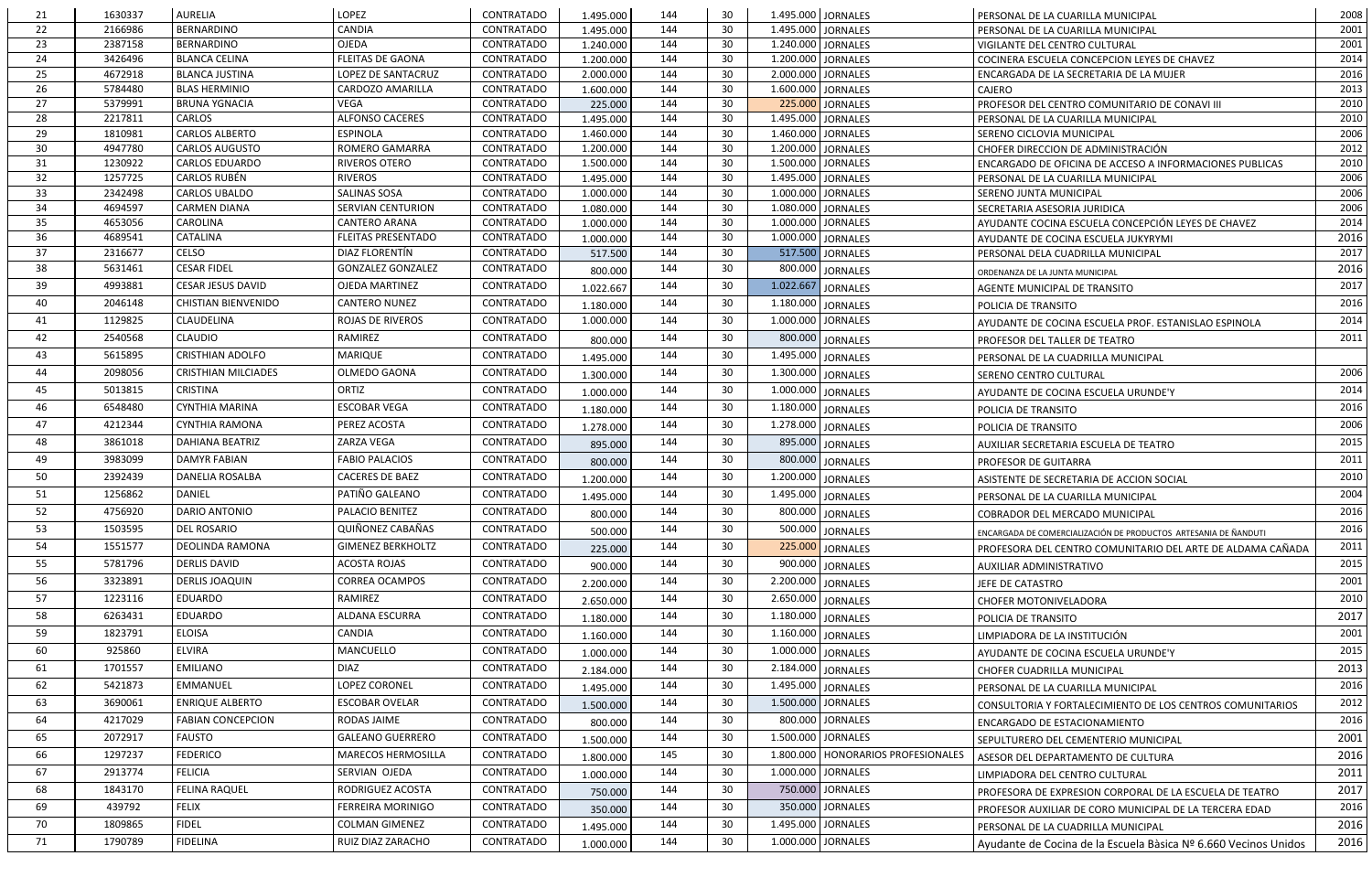| 72  | 1558227 | <b>FLORIA</b>           | <b>PIRIS AGUILERA</b>       | CONTRATADO        | 4.400.000 | 145 | 30  | 4.400.000   HONORARIOS PROFESIONALES | FISCALIZADORA DE OBRAS DE FONACIDE                                | 2015 |
|-----|---------|-------------------------|-----------------------------|-------------------|-----------|-----|-----|--------------------------------------|-------------------------------------------------------------------|------|
| 73  | 2352462 | <b>FRANCISCO JAVIER</b> | MANCUELLO SAMANIEGO         | CONTRATADO        | 1.245.000 | 144 | 30  | 1.245.000<br><b>JORNALES</b>         | <b>INSPECTOR DE CATASTRO</b>                                      | 2006 |
| 74  | 3823511 | <b>FREDY GABRIEL</b>    | TRINIDAD GONZALEZ           | CONTRATADO        | 1.200.000 | 144 | 30  | 1.200.000 JORNALES                   | <b>CHOFER TRACTOR AGRICOLA</b>                                    | 2012 |
| 75  | 1247968 | <b>GILBERTO</b>         | SARACHO OVELAR              | <b>CONTRATADO</b> | 1.495.000 | 144 | 30  | 1.495.000<br><b>JORNALES</b>         | PERSONAL DE LA CUARILLA MUNICIPAL                                 | 2001 |
| 76  | 1888963 | GILL                    | ALFONSO JARA                | CONTRATADO        | 1.495.000 | 144 | -30 | 1.495.000 JORNALES                   | VIGILANTE DEL LOCAL MUNICIPAL                                     | 2001 |
| 77  | 2091234 | <b>GLADIS</b>           | <b>GONZALEZ DE RAMIREZ</b>  | CONTRATADO        | 1.000.000 | 144 | 30  | <b>JORNALES</b><br>1.000.000         | AYUDANTE COCINA ESCUELA CONCEPCIÓN LEYES DE CHAVEZ                | 2014 |
| 78  | 1947556 | <b>GLADYS ELIZABETH</b> | <b>CENTURION</b>            | CONTRATADO        | 1.200.000 | 144 | 30  | 1.200.000 JORNALES                   | COCINERA DE LA ESCUELA BÁSICA Nº 1019 ESPIRITU SANTO              | 2017 |
| 79  | 3323239 | <b>GLADYS ESTELA</b>    | <b>ORTEGA DUARTE</b>        | CONTRATADO        | 1.200.000 | 144 | 30  | 1.200.000<br><b>JORNALES</b>         | CONSEJERA DE CODENI                                               | 2012 |
| 80  | 4455573 | <b>GLADYS ZUNILDA</b>   | <b>TOLEDO BENITEZ</b>       | <b>CONTRATADO</b> | 1.200.000 | 144 | 30  | 1.200.000<br><b>JORNALES</b>         | <b>CONSEJERA DE CODENI</b>                                        | 2013 |
| 81  | 2392469 | <b>GLORIA ROSSANA</b>   | VELAZQUEZ G.                | <b>CONTRATADO</b> | 1.200.000 | 144 | -30 | <b>JORNALES</b><br>1.200.000         | COCINERA ESCUELA JUKYRYMI                                         | 2014 |
| 82  | 3750268 | <b>GRACIELA</b>         | VAZQUEZ MIÑO                | CONTRATADO        | 1.200.000 | 144 | -30 | <b>JORNALES</b><br>1.200.000         | COCINERA ESCUELA PROF. ESTANISLAO ESPINOLA                        | 2014 |
| 83  | 3819310 | <b>GRACIELA</b>         | PRESENTADO                  | CONTRATADO        | 1.000.000 | 144 | 30  | 1.000.000 JORNALES                   | AYUDANTE DE COCINA ESCUELA JUKYRYMI                               | 2014 |
| 84  | 1132395 | <b>GUSTAVO JAVIER</b>   | <b>CRECHI CORONEL</b>       | <b>CONTRATADO</b> | 1.360.000 | 144 | 30  | 1.360.000<br><b>JORNALES</b>         | SERENO JUNTA MUNICIPAL                                            | 2006 |
| 85  | 6529318 | <b>GUSTAVO JAVIER</b>   | <b>SALINAS TRINIDAD</b>     | <b>CONTRATADO</b> | 1.200.000 | 144 | 30  | 1.200.000<br><b>JORNALES</b>         | SERENO CENTRO DE OPERACIONES POLICIA DE TRANSITO                  | 2017 |
| 86  | 2100335 | <b>HECTOR VIDAL</b>     | MEDINA                      | CONTRATADO        | 1.495.000 | 144 | -30 | 1.495.000<br><b>JORNALES</b>         | PERSONAL DE LA CUARILLA MUNICIPAL                                 | 2016 |
| 87  | 327268  | <b>HEIDE EMILIA</b>     | ALDAMA CAÑETE               | <b>CONTRATADO</b> | 2.200.000 | 144 | -30 | 2.200.000<br><b>JORNALES</b>         | DIRECTORA DE CODENI                                               | 2006 |
| 88  | 4783445 | <b>HERNAN</b>           | <b>BAEZ GUERRERO</b>        | CONTRATADO        | 800.000   | 144 | 30  | 800.000 JORNALES                     | PROFESOR DE GUITARRA                                              | 2012 |
| 89  | 5312526 | <b>HERNAN</b>           | MERELES CARDOZO             | CONTRATADO        | 1.495.000 | 144 | -30 | 1.495.000 JORNALES                   | PERSONAL DE LA CUARILLA MUNICIPAL                                 | 2016 |
| 90  | 818645  | <b>HIGINIO</b>          | <b>BRITOS BAREIRO</b>       | CONTRATADO        | 1.400.000 | 144 | 30  | 1.400.000 JORNALES                   | ENCARGADO DE BIBLIOTECA DEL CENTRO CULTURAL                       | 2006 |
| 91  | 4186782 | <b>HUGO FRANCISCO</b>   | <b>CABRERA ORTEGA</b>       | CONTRATADO        | 800.000   | 144 | 30  | 800.000<br><b>JORNALES</b>           | PROFESOR DEL TALLER DE TEATRO                                     | 2012 |
| 92  | 4385687 | <b>HUGO JAVIER</b>      | ZORRILLA                    | CONTRATADO        | 1.495.000 | 144 | -30 | 1.495.000<br><b>JORNALES</b>         | PERSONAL DE LA CUARILLA MUNICIPAL                                 | 2006 |
| 93  | 7897024 | <b>ISAAC EMANUEL</b>    | RIVEROS BRITEZ              | CONTRATADO        | 500.000   | 144 | 30  | <b>JORNALES</b><br>500.000           | AYUDANTE DE VIGILANCIA DE LA PLAZA MARTIN DE BARUA                | 2016 |
| 94  | 4669055 | <b>ISAIAS RODRIGO</b>   | <b>TORALES MELGAREJO</b>    | CONTRATADO        | 1.495.000 | 144 | 30  | <b>JORNALES</b><br>1.495.000         | PERSONAL DE LA CUADRILLA MUNICIPAL                                | 2017 |
| 95  | 781016  | <b>ISIDRO</b>           | RAMIREZ                     | CONTRATADO        | 1.495.000 | 144 | 30  | 1.495.000 JORNALES                   | PERSONAL DE LA CUARILLA MUNICIPAL                                 | 2008 |
| 96  | 4633034 | <b>ISRAEL</b>           | <b>COLMAN RIQUELME</b>      | <b>CONTRATADO</b> | 1.500.000 | 144 | 30  | 1.500.000<br><b>JORNALES</b>         | <b>CHOFER DE CAMION VOLQUETE</b>                                  | 2012 |
| 97  | 5479144 | <b>JESSICA ANDREA</b>   | ALONSO ALMADA               | CONTRATADO        | 1.000.000 | 144 | 30  | 1.000.000<br><b>JORNALES</b>         | SECRETARIA DEL DPTO. DE AGRICULTURA                               | 2006 |
| 98  | 5216443 | <b>JOB DANIEL</b>       | <b>BORDA RODRIGUEZ</b>      | CONTRATADO        | 1.410.000 | 144 | -30 | <b>JORNALES</b><br>1.410.000         | AUXILIAR DE ADMINISTRATIVO DE LA JUNTA MUNICIPAL                  | 2012 |
| 99  | 4257617 | JOSE DE LOS SANTOS      | <b>BELOTTO BRITEZ</b>       | CONTRATADO        | 1.025.000 | 144 | -30 | 1.025.000<br><b>JORNALES</b>         | SERENO MERCADO MUNICIPAL                                          | 2014 |
| 100 | 7127245 | <b>JOSÉ LUIS</b>        | <b>FRANCO LEGUIZAMON</b>    | CONTRATADO        | 800.000   | 144 | 30  | 800.000 JORNALES                     | ORDENANZA DIRECCION DOC                                           | 2016 |
| 101 | 2928069 | <b>JOSÉ LUIS</b>        | FERREIRA SALINAS            | CONTRATADO        | 1.495.000 | 144 | 30  | 1.495.000 JORNALES                   | PERSONAL DE LA CUARILLA MUNICIPAL                                 | 2006 |
| 102 | 3709771 | <b>JOSÉ LUIS</b>        | <b>GONZALEZ BARBOTE</b>     | CONTRATADO        | 800.000   | 144 | 30  | 800.000 JORNALES                     | AUXILIAR DE SECRETARIA DE DEPORTES                                | 2010 |
| 103 | 2498038 | <b>JOSEFINA</b>         | <b>GONZALEZ VERA</b>        | CONTRATADO        | 1.290.000 | 144 | 30  | 1.290.000<br><b>JORNALES</b>         | SECRETARIA DE INTENDENCIA                                         | 2011 |
| 104 | 263419  | <b>JUAN</b>             | <b>BRITEZ RIVEROS</b>       | <b>CONTRATADO</b> | 2.364.000 | 144 | -30 | 2.364.000<br><b>JORNALES</b>         | SECRETARIO DE DEPORTES                                            | 2006 |
| 105 | 4647534 | <b>JUAN GABRIEL</b>     | ZARATE GONZALEZ             | CONTRATADO        | 900.000   | 144 | 30  | 900.000 JORNALES                     | <b>ENCARGADO DE TELECENTRO</b>                                    | 2010 |
| 106 | 4001309 | <b>JUAN MANUEL</b>      | MONZON MEDINA               | CONTRATADO        | 1.500.000 | 144 | 30  | <b>JORNALES</b><br>1.500.000         | ENCARGADO DE LA SECRETARIA DE LA JUVENTUD                         | 2016 |
| 107 | 1666928 | <b>JUAN OBDULIO</b>     | DIAZ DOMINGUEZ              | CONTRATADO        | 860.000   | 144 | 30  | 860.000 JORNALES                     | PROFESOR DE GUITARRA                                              | 2010 |
| 108 | 4592890 | <b>JUAN RAMON</b>       | AMARILLA LEGUIZAMON         | <b>CONTRATADO</b> | 1.500.000 | 144 | -30 | 1.500.000 JORNALES                   | PERSONAL DE LA CUADRILLA MUNICIPAL                                | 2016 |
| 109 | 1528353 | <b>JULIO</b>            | <b>GAMARRA ROJAS</b>        | <b>CONTRATADO</b> | 1.180.000 | 144 | 30  | 1.180.000<br><b>JORNALES</b>         | POLICIA DE TRANSITO                                               | 2015 |
| 110 | 3252500 | KARINA ELIZABETH        | <b>ACOSTA</b>               | CONTRATADO        | 1.200.000 | 144 | 30  | 1.200.000 JORNALES                   | COCINERA DE LA ESCUELA VECINOS UNIDOS                             | 2014 |
| 111 | 4812562 | <b>KATERINE ANDREA</b>  | SOLIS DEVACA                | <b>CONTRATADO</b> | 3.300.000 | 141 | -30 | 3.300.000<br><b>TECNICO</b>          | DIRECTORA DE PLANIFICACION Y DESARROLLO                           | 2015 |
| 112 | 3494710 | LAURA DIANA             | CABAÑAS DE BRITEZ           | CONTRATADO        | 1.782.000 | 144 | -30 | 1.620.000 JORNALES                   | PSICOLOGA - CONMISIONADA COMO DIRECTORA DE SALUBRIDAD E HIGIENE   | 2004 |
| 113 | 2098883 | <b>LAURA MARLENE</b>    | OVANDO CAMPUZANO            | CONTRATADO        | 500.000   | 144 | 30  | 500.000 JORNALES                     | PROFESORA DE CORO MUNICIPAL DE LA TERCERA EDAD                    | 2016 |
| 114 | 4544221 | <b>LEANDRO MANUEL</b>   | <b>GUERRERO RIVEROS</b>     | CONTRATADO        | 1.000.000 | 144 | 30  | 1.000.000 JORNALES                   | PROFESOR DE GUITARRA                                              | 2016 |
| 115 | 2387034 | <b>LEOPOLDO</b>         | ESCOBAR                     | CONTRATADO        | 1.495.000 | 144 | 30  | 1.495.000 JORNALES                   | PERSONAL DE LA CUARILLA MUNICIPAL                                 | 1979 |
| 116 | 5783062 | <b>LEYDA FABIANA</b>    | <b>ESTIGARRIBIA GIMENEZ</b> | CONTRATADO        | 225.000   | 144 | 30  | 225.000<br><b>JORNALES</b>           | PROFESOR DEL CENTRO COMUNITARIO DE CONAVI III                     | 2012 |
| 117 | 2098061 | LIDER ISAAC             | VERA VEGA                   | CONTRATADO        | 1.460.000 | 144 | -30 | 1.460.000<br><b>JORNALES</b>         | SERENO MERCADO MUNICIPAL                                          | 2006 |
| 118 | 2466636 | <b>LIZ ANDREA</b>       | <b>BENITEZ ISASI</b>        | CONTRATADO        | 750.000   | 144 | 30  | 750.000 JORNALES                     | PROFESORA DE DECLAMACIÓN DE LA ESCUELA Y EL TALLER DE DECLAMACIÓN | 2012 |
| 119 | 3492615 | LUIS ALBERTO            | MENDEZ                      | CONTRATADO        | 1.200.000 | 144 | 30  | 1.200.000 JORNALES                   | PERSONAL DE LA CUARILLA MUNICIPAL                                 | 2012 |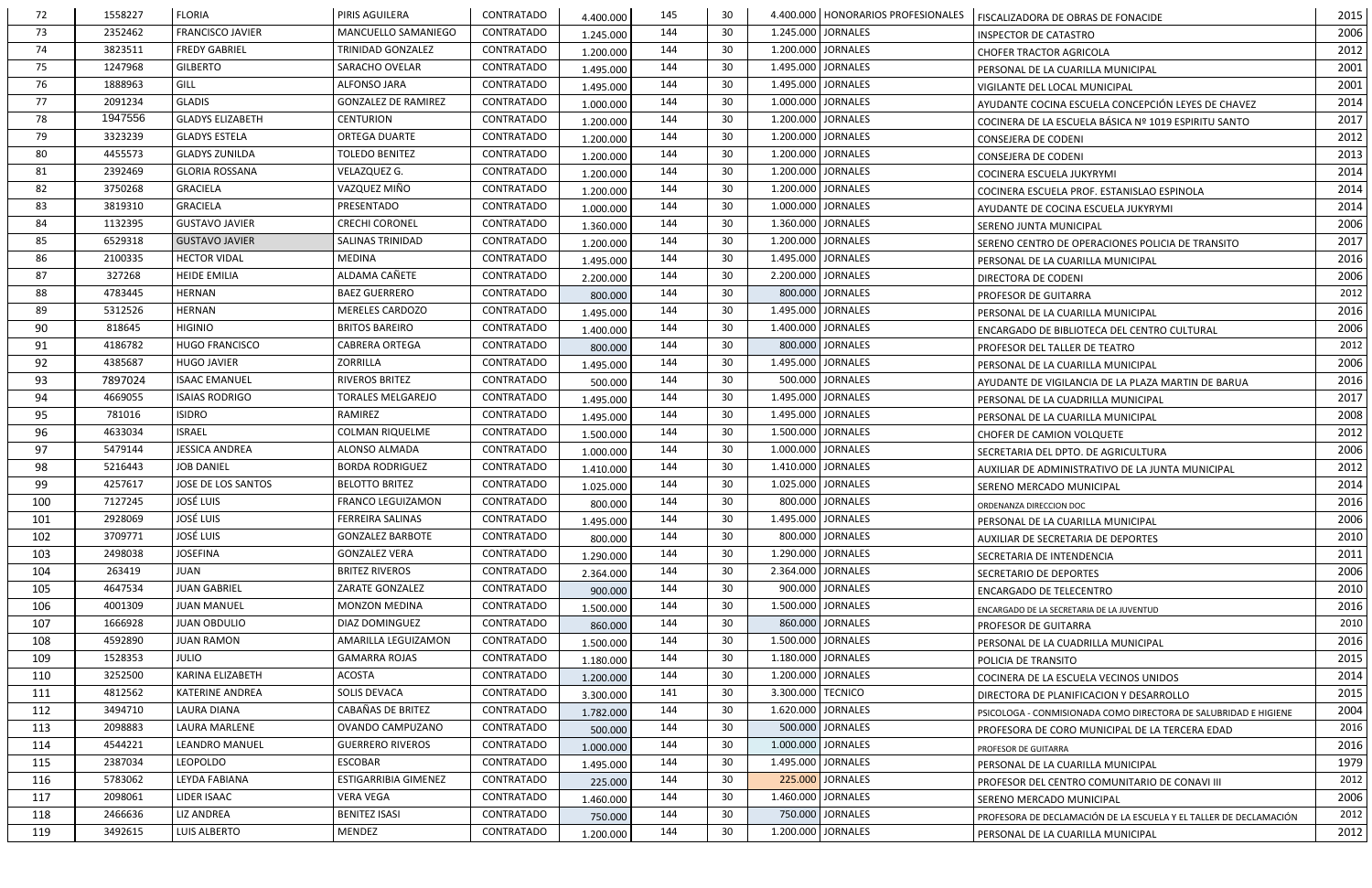| 1.000.000<br>ASISTENTE DE LA DIRECCION DE ADMINISTRACION Y FINANZAS<br>144<br>1.160.000<br><b>JORNALES</b><br>5711196<br><b>MANUELA</b><br><b>VILLALBA ROTELA</b><br><b>CONTRATADO</b><br>-30<br>121<br>1.160.000<br>PERSONAL DE LA CUARILLA MUNICIPAL<br>122<br>2162857<br>YEGROS GONZALEZ<br>144<br>30<br>1.400.000 JORNALES<br><b>MARCIANO</b><br>CONTRATADO<br>1.400.000<br>PERSONAL DE LA CUADRILLA MUNICIPAL<br>1519072<br>CONTRATADO<br>1.500.000<br><b>JORNALES</b><br>MARCOS<br>DIAZ SAMANIEGO<br>144<br>30<br>123<br>1.500.000<br><b>CHOFER DE CAMION VOLQUETE</b><br>2933473<br><b>MARCOS AURELIO</b><br><b>ACOSTA FIGUEREDO</b><br>30<br>1.800.000 JORNALES<br>124<br>CONTRATADO<br>144<br>1.800.000<br>AYUDANTE PARA CAMION COMPACTADOR<br>125<br>3204412<br><b>MARIA ANDREA</b><br>ACOSTA LEZCANO<br><b>CONTRATADO</b><br>145<br>30<br>2.200.000<br><b>HONORARIOS PROFESIONALES</b><br>2.200.000<br>NUTRICIONISTA - FONACIDE<br>144<br>126<br>3614739<br><b>MARIA CELINA</b><br>LUGO DE ORTIZ<br>CONTRATADO<br>-30<br>1.000.000<br>JORNALES<br>1.000.000<br>AYUDANTE DE COCINA ESCUELA CONCEPCIÓN LEYES DE CHAVEZ<br>4982413<br>MARIA DEL ROSARIO<br>PEREZ VAZQUEZ<br>CONTRATADO<br>144<br>1.000.000<br><b>JORNALES</b><br>127<br>-30<br>1.000.000<br>AYUDANTE DE COCINA DE LA ESC. BÁSICA Nº 1359 DON CRLOS CALCENA<br>2318833<br>144<br>30<br>970.000 JORNALES<br>128<br>MARIA ELENA<br>ALCARAZ GOMEZ<br>CONTRATADO<br>970.000<br>PROFESORA DE DANZA FOLCLORICA<br>PEÑA VERA<br>5540070<br><b>MARIA GISSEL</b><br>CONTRATADO<br><b>JORNALES</b><br>144<br>30<br>1.300.000<br>129<br>1.300.000<br>AUXILIAR DE DIRECCIÓN DE CATASTRO<br>1063743<br><b>CARDOZO DE MERELES</b><br><b>MARIA GLORIA</b><br><b>CONTRATADO</b><br>30<br>1.000.000<br><b>JORNALES</b><br>130<br>144<br>1.000.000<br>AYUDANTE DE COCINA ESCUELA LAUREANA VEGA<br>131<br>1975588<br>ACOSTA DE CAMPUZANO<br>144<br>30<br>1.200.000<br><b>JORNALES</b><br><b>MARIA INES</b><br>CONTRATADO<br>1.200.000<br>COCINERA ESCUELA LAUREANA VEGA<br>2498036<br>ROMERO<br>CONTRATADO<br><b>JORNALES</b><br>132<br>MARIA LUISA<br>144<br>-30<br>1.000.000<br>1.000.000<br>ENCARGADA DE BIBLIOTECA DEL CENTRO CULTURAL Y ARTESANAL<br>5033755<br><b>FERNANDEZ ROA</b><br><b>JORNALES</b><br><b>MARIA MAGDALENA</b><br>CONTRATADO<br>144<br>-30<br>1.000.000<br>133<br>1.000.000<br>AYUDANTE DE COCINA DE LA ESCUELA BÁSICA Nº 1019 ESPIRITU SANTO<br>2284382<br><b>GAONA FRANCO</b><br>144<br>30<br>1.200.000 JORNALES<br>134<br><b>MARIA MAXIMA</b><br>CONTRATADO<br>1.200.000<br>COCINA ESCUELA MEDALLA MILAGROSA<br>MARÍA VICTORINA<br>CANTERO<br>1.495.000<br><b>JORNALES</b><br>135<br>3331661<br>CONTRATADO<br>144<br>30<br>1.495.000<br>PERSONAL DE LA CUARILLA MUNICIPAL |      |
|----------------------------------------------------------------------------------------------------------------------------------------------------------------------------------------------------------------------------------------------------------------------------------------------------------------------------------------------------------------------------------------------------------------------------------------------------------------------------------------------------------------------------------------------------------------------------------------------------------------------------------------------------------------------------------------------------------------------------------------------------------------------------------------------------------------------------------------------------------------------------------------------------------------------------------------------------------------------------------------------------------------------------------------------------------------------------------------------------------------------------------------------------------------------------------------------------------------------------------------------------------------------------------------------------------------------------------------------------------------------------------------------------------------------------------------------------------------------------------------------------------------------------------------------------------------------------------------------------------------------------------------------------------------------------------------------------------------------------------------------------------------------------------------------------------------------------------------------------------------------------------------------------------------------------------------------------------------------------------------------------------------------------------------------------------------------------------------------------------------------------------------------------------------------------------------------------------------------------------------------------------------------------------------------------------------------------------------------------------------------------------------------------------------------------------------------------------------------------------------------------------------------------------------------------------------------------------------------------------------------------------------------------------------------------------------------------------------------------------------------------------|------|
|                                                                                                                                                                                                                                                                                                                                                                                                                                                                                                                                                                                                                                                                                                                                                                                                                                                                                                                                                                                                                                                                                                                                                                                                                                                                                                                                                                                                                                                                                                                                                                                                                                                                                                                                                                                                                                                                                                                                                                                                                                                                                                                                                                                                                                                                                                                                                                                                                                                                                                                                                                                                                                                                                                                                                          | 2017 |
|                                                                                                                                                                                                                                                                                                                                                                                                                                                                                                                                                                                                                                                                                                                                                                                                                                                                                                                                                                                                                                                                                                                                                                                                                                                                                                                                                                                                                                                                                                                                                                                                                                                                                                                                                                                                                                                                                                                                                                                                                                                                                                                                                                                                                                                                                                                                                                                                                                                                                                                                                                                                                                                                                                                                                          | 2001 |
|                                                                                                                                                                                                                                                                                                                                                                                                                                                                                                                                                                                                                                                                                                                                                                                                                                                                                                                                                                                                                                                                                                                                                                                                                                                                                                                                                                                                                                                                                                                                                                                                                                                                                                                                                                                                                                                                                                                                                                                                                                                                                                                                                                                                                                                                                                                                                                                                                                                                                                                                                                                                                                                                                                                                                          | 2011 |
|                                                                                                                                                                                                                                                                                                                                                                                                                                                                                                                                                                                                                                                                                                                                                                                                                                                                                                                                                                                                                                                                                                                                                                                                                                                                                                                                                                                                                                                                                                                                                                                                                                                                                                                                                                                                                                                                                                                                                                                                                                                                                                                                                                                                                                                                                                                                                                                                                                                                                                                                                                                                                                                                                                                                                          | 2004 |
|                                                                                                                                                                                                                                                                                                                                                                                                                                                                                                                                                                                                                                                                                                                                                                                                                                                                                                                                                                                                                                                                                                                                                                                                                                                                                                                                                                                                                                                                                                                                                                                                                                                                                                                                                                                                                                                                                                                                                                                                                                                                                                                                                                                                                                                                                                                                                                                                                                                                                                                                                                                                                                                                                                                                                          | 2010 |
|                                                                                                                                                                                                                                                                                                                                                                                                                                                                                                                                                                                                                                                                                                                                                                                                                                                                                                                                                                                                                                                                                                                                                                                                                                                                                                                                                                                                                                                                                                                                                                                                                                                                                                                                                                                                                                                                                                                                                                                                                                                                                                                                                                                                                                                                                                                                                                                                                                                                                                                                                                                                                                                                                                                                                          | 2017 |
|                                                                                                                                                                                                                                                                                                                                                                                                                                                                                                                                                                                                                                                                                                                                                                                                                                                                                                                                                                                                                                                                                                                                                                                                                                                                                                                                                                                                                                                                                                                                                                                                                                                                                                                                                                                                                                                                                                                                                                                                                                                                                                                                                                                                                                                                                                                                                                                                                                                                                                                                                                                                                                                                                                                                                          | 2017 |
|                                                                                                                                                                                                                                                                                                                                                                                                                                                                                                                                                                                                                                                                                                                                                                                                                                                                                                                                                                                                                                                                                                                                                                                                                                                                                                                                                                                                                                                                                                                                                                                                                                                                                                                                                                                                                                                                                                                                                                                                                                                                                                                                                                                                                                                                                                                                                                                                                                                                                                                                                                                                                                                                                                                                                          | 2014 |
|                                                                                                                                                                                                                                                                                                                                                                                                                                                                                                                                                                                                                                                                                                                                                                                                                                                                                                                                                                                                                                                                                                                                                                                                                                                                                                                                                                                                                                                                                                                                                                                                                                                                                                                                                                                                                                                                                                                                                                                                                                                                                                                                                                                                                                                                                                                                                                                                                                                                                                                                                                                                                                                                                                                                                          | 2013 |
|                                                                                                                                                                                                                                                                                                                                                                                                                                                                                                                                                                                                                                                                                                                                                                                                                                                                                                                                                                                                                                                                                                                                                                                                                                                                                                                                                                                                                                                                                                                                                                                                                                                                                                                                                                                                                                                                                                                                                                                                                                                                                                                                                                                                                                                                                                                                                                                                                                                                                                                                                                                                                                                                                                                                                          | 2014 |
|                                                                                                                                                                                                                                                                                                                                                                                                                                                                                                                                                                                                                                                                                                                                                                                                                                                                                                                                                                                                                                                                                                                                                                                                                                                                                                                                                                                                                                                                                                                                                                                                                                                                                                                                                                                                                                                                                                                                                                                                                                                                                                                                                                                                                                                                                                                                                                                                                                                                                                                                                                                                                                                                                                                                                          | 2014 |
|                                                                                                                                                                                                                                                                                                                                                                                                                                                                                                                                                                                                                                                                                                                                                                                                                                                                                                                                                                                                                                                                                                                                                                                                                                                                                                                                                                                                                                                                                                                                                                                                                                                                                                                                                                                                                                                                                                                                                                                                                                                                                                                                                                                                                                                                                                                                                                                                                                                                                                                                                                                                                                                                                                                                                          | 2016 |
|                                                                                                                                                                                                                                                                                                                                                                                                                                                                                                                                                                                                                                                                                                                                                                                                                                                                                                                                                                                                                                                                                                                                                                                                                                                                                                                                                                                                                                                                                                                                                                                                                                                                                                                                                                                                                                                                                                                                                                                                                                                                                                                                                                                                                                                                                                                                                                                                                                                                                                                                                                                                                                                                                                                                                          | 2017 |
|                                                                                                                                                                                                                                                                                                                                                                                                                                                                                                                                                                                                                                                                                                                                                                                                                                                                                                                                                                                                                                                                                                                                                                                                                                                                                                                                                                                                                                                                                                                                                                                                                                                                                                                                                                                                                                                                                                                                                                                                                                                                                                                                                                                                                                                                                                                                                                                                                                                                                                                                                                                                                                                                                                                                                          | 2014 |
|                                                                                                                                                                                                                                                                                                                                                                                                                                                                                                                                                                                                                                                                                                                                                                                                                                                                                                                                                                                                                                                                                                                                                                                                                                                                                                                                                                                                                                                                                                                                                                                                                                                                                                                                                                                                                                                                                                                                                                                                                                                                                                                                                                                                                                                                                                                                                                                                                                                                                                                                                                                                                                                                                                                                                          | 2006 |
| 2.362.000 TECNICO<br>136<br>1848651<br><b>MARIO LUIS</b><br>ESCOBAR ROJAS<br><b>CONTRATADO</b><br>141<br>30<br>2.362.000<br><b>ENCARGADO DE COMISIONES VECINALES</b>                                                                                                                                                                                                                                                                                                                                                                                                                                                                                                                                                                                                                                                                                                                                                                                                                                                                                                                                                                                                                                                                                                                                                                                                                                                                                                                                                                                                                                                                                                                                                                                                                                                                                                                                                                                                                                                                                                                                                                                                                                                                                                                                                                                                                                                                                                                                                                                                                                                                                                                                                                                     | 2012 |
| 137<br>3964042<br><b>MARTA ISABEL</b><br>RAMIREZ BAEZ<br>CONTRATADO<br>30<br>1.200.000<br><b>JORNALES</b><br>144<br>1.200.000<br>LIQUIDADORA DE IMPUESTOS                                                                                                                                                                                                                                                                                                                                                                                                                                                                                                                                                                                                                                                                                                                                                                                                                                                                                                                                                                                                                                                                                                                                                                                                                                                                                                                                                                                                                                                                                                                                                                                                                                                                                                                                                                                                                                                                                                                                                                                                                                                                                                                                                                                                                                                                                                                                                                                                                                                                                                                                                                                                | 2014 |
| 145<br>859252<br><b>MARTIN</b><br>GONZALEZ<br>CONTRATADO<br>-30<br>2.600.000<br>HONORARIOS PROFESIONALES<br>138<br>2.600.000<br>ASESOR ECONOMICO DE LA JUNTA                                                                                                                                                                                                                                                                                                                                                                                                                                                                                                                                                                                                                                                                                                                                                                                                                                                                                                                                                                                                                                                                                                                                                                                                                                                                                                                                                                                                                                                                                                                                                                                                                                                                                                                                                                                                                                                                                                                                                                                                                                                                                                                                                                                                                                                                                                                                                                                                                                                                                                                                                                                             | 2006 |
| 1746262<br>SANABRIA GONZALEZ<br><b>CONTRATADO</b><br>30<br>1.160.000<br><b>JORNALES</b><br>139<br><b>MARTIN</b><br>144<br>1.160.000<br>PERSONAL DE LA CUARILLA MUNICIPAL                                                                                                                                                                                                                                                                                                                                                                                                                                                                                                                                                                                                                                                                                                                                                                                                                                                                                                                                                                                                                                                                                                                                                                                                                                                                                                                                                                                                                                                                                                                                                                                                                                                                                                                                                                                                                                                                                                                                                                                                                                                                                                                                                                                                                                                                                                                                                                                                                                                                                                                                                                                 | 2006 |
| 3354855<br>145<br>30<br>1.500.000 JORNALES<br><b>MAXIMO DANIEL</b><br><b>ORTEGA AYALA</b><br>CONTRATADO<br>140<br>1.500.000<br>AUXILIAR DEL DIRECCIÓN DE TRANSITO                                                                                                                                                                                                                                                                                                                                                                                                                                                                                                                                                                                                                                                                                                                                                                                                                                                                                                                                                                                                                                                                                                                                                                                                                                                                                                                                                                                                                                                                                                                                                                                                                                                                                                                                                                                                                                                                                                                                                                                                                                                                                                                                                                                                                                                                                                                                                                                                                                                                                                                                                                                        | 2016 |
| 145<br>3.500.000   HONORARIOS PROFESIONALES<br>1026790<br>MEDARDO SALUSTIANO<br><b>BOGADO GONZALEZ</b><br>CONTRATADO<br>30<br>141<br>3.500.000<br>ASESOR ECONÓMICO Y CONTADOR                                                                                                                                                                                                                                                                                                                                                                                                                                                                                                                                                                                                                                                                                                                                                                                                                                                                                                                                                                                                                                                                                                                                                                                                                                                                                                                                                                                                                                                                                                                                                                                                                                                                                                                                                                                                                                                                                                                                                                                                                                                                                                                                                                                                                                                                                                                                                                                                                                                                                                                                                                            | 2007 |
| 1.495.000 JORNALES<br>1574567<br><b>MERCEDES</b><br><b>GONZALEZ RECALDE</b><br><b>CONTRATADO</b><br>142<br>144<br>30<br>1.495.000<br>PERSONAL DE LA CUARILLA MUNICIPAL                                                                                                                                                                                                                                                                                                                                                                                                                                                                                                                                                                                                                                                                                                                                                                                                                                                                                                                                                                                                                                                                                                                                                                                                                                                                                                                                                                                                                                                                                                                                                                                                                                                                                                                                                                                                                                                                                                                                                                                                                                                                                                                                                                                                                                                                                                                                                                                                                                                                                                                                                                                   | 2016 |
| 143<br><b>MERCEDES</b><br>ALVAREZ<br><b>CONTRATADO</b><br>144<br>30<br>1.160.000 JORNALES<br>1754110<br>1.160.000<br>LIMPIADORA DE LA INSTITUCIÓN                                                                                                                                                                                                                                                                                                                                                                                                                                                                                                                                                                                                                                                                                                                                                                                                                                                                                                                                                                                                                                                                                                                                                                                                                                                                                                                                                                                                                                                                                                                                                                                                                                                                                                                                                                                                                                                                                                                                                                                                                                                                                                                                                                                                                                                                                                                                                                                                                                                                                                                                                                                                        | 2006 |
| MIGUEL ÁNGEL<br>RODRÍGUEZ FERNANDEZ<br>CONTRATADO<br>4.000.000<br><b>TECNICO</b><br>619291<br>141<br>-30<br>144<br>DIRECTOR DE RECAUDACIÓN<br>4.000.000                                                                                                                                                                                                                                                                                                                                                                                                                                                                                                                                                                                                                                                                                                                                                                                                                                                                                                                                                                                                                                                                                                                                                                                                                                                                                                                                                                                                                                                                                                                                                                                                                                                                                                                                                                                                                                                                                                                                                                                                                                                                                                                                                                                                                                                                                                                                                                                                                                                                                                                                                                                                  | 2012 |
| 3854793<br>MILNER RODRIGO<br>144<br>30<br>1.100.000<br><b>JORNALES</b><br>145<br><b>FRANCO ALEMAN</b><br>CONTRATADO<br>1.100.000<br>CHOFER DE DIRECCIÓN DE OBRAS                                                                                                                                                                                                                                                                                                                                                                                                                                                                                                                                                                                                                                                                                                                                                                                                                                                                                                                                                                                                                                                                                                                                                                                                                                                                                                                                                                                                                                                                                                                                                                                                                                                                                                                                                                                                                                                                                                                                                                                                                                                                                                                                                                                                                                                                                                                                                                                                                                                                                                                                                                                         | 2011 |
| 2046954<br>CONTRATADO<br>30<br>1.300.000 JORNALES<br><b>MIRIAN ELISA</b><br><b>CHAVEZ DE CORONEL</b><br>144<br>146<br>1.300.000<br>COBRADORA DE MERCADO                                                                                                                                                                                                                                                                                                                                                                                                                                                                                                                                                                                                                                                                                                                                                                                                                                                                                                                                                                                                                                                                                                                                                                                                                                                                                                                                                                                                                                                                                                                                                                                                                                                                                                                                                                                                                                                                                                                                                                                                                                                                                                                                                                                                                                                                                                                                                                                                                                                                                                                                                                                                  | 2009 |
| 2943206<br><b>MIRTHA</b><br><b>INSFRAN</b><br><b>CONTRATADO</b><br>1.300.000 JORNALES<br>147<br>144<br>30<br>1.300.000<br>LIMPIADORA JUNTA MUNICIPAL                                                                                                                                                                                                                                                                                                                                                                                                                                                                                                                                                                                                                                                                                                                                                                                                                                                                                                                                                                                                                                                                                                                                                                                                                                                                                                                                                                                                                                                                                                                                                                                                                                                                                                                                                                                                                                                                                                                                                                                                                                                                                                                                                                                                                                                                                                                                                                                                                                                                                                                                                                                                     | 2001 |
| 2122790<br>MIRYAN<br>ARZAMENDIA<br><b>CONTRATADO</b><br>30<br>1.495.000 JORNALES<br>144<br>148<br>1.495.000<br>PERSONAL DE LA CUARILLA MUNICIPAL                                                                                                                                                                                                                                                                                                                                                                                                                                                                                                                                                                                                                                                                                                                                                                                                                                                                                                                                                                                                                                                                                                                                                                                                                                                                                                                                                                                                                                                                                                                                                                                                                                                                                                                                                                                                                                                                                                                                                                                                                                                                                                                                                                                                                                                                                                                                                                                                                                                                                                                                                                                                         | 2001 |
| <b>CÁCERES GAONA</b><br><b>CONTRATADO</b><br>30<br>149<br>3228515<br>NATALIA NOEMÍ<br>145<br>1.900.000   HONORARIOS PROFESIONALES<br>1.900.000<br>NUTRICIONISTA - FONACIDE                                                                                                                                                                                                                                                                                                                                                                                                                                                                                                                                                                                                                                                                                                                                                                                                                                                                                                                                                                                                                                                                                                                                                                                                                                                                                                                                                                                                                                                                                                                                                                                                                                                                                                                                                                                                                                                                                                                                                                                                                                                                                                                                                                                                                                                                                                                                                                                                                                                                                                                                                                               | 2014 |
| <b>JORNALES</b><br>1432314<br>NICASIO DEL PILAR<br><b>OVIEDO</b><br>CONTRATADO<br>144<br>-30<br>1.495.000<br>150<br>1.495.000<br>PERSONAL DE LA CUARILLA MUNICIPAL                                                                                                                                                                                                                                                                                                                                                                                                                                                                                                                                                                                                                                                                                                                                                                                                                                                                                                                                                                                                                                                                                                                                                                                                                                                                                                                                                                                                                                                                                                                                                                                                                                                                                                                                                                                                                                                                                                                                                                                                                                                                                                                                                                                                                                                                                                                                                                                                                                                                                                                                                                                       | 2012 |
| 569379<br>SANABRIA DE SANTANDER<br>1.000.000 JORNALES<br><b>NIDIA</b><br><b>CONTRATADO</b><br>151<br>144<br>30<br>1.000.000<br>PROFESORA DE LITERATUTA DE LA ESCUELA DE DECLAMACIÓN                                                                                                                                                                                                                                                                                                                                                                                                                                                                                                                                                                                                                                                                                                                                                                                                                                                                                                                                                                                                                                                                                                                                                                                                                                                                                                                                                                                                                                                                                                                                                                                                                                                                                                                                                                                                                                                                                                                                                                                                                                                                                                                                                                                                                                                                                                                                                                                                                                                                                                                                                                      | 2001 |
| 928582<br>NIDIA EULOGIA<br>ACOSTA DE PEREZ<br><b>CONTRATADO</b><br>144<br>30<br>1.160.000 JORNALES<br>152<br>1.160.000<br>LIMPIADORA DE LA INSTITUCIÓN                                                                                                                                                                                                                                                                                                                                                                                                                                                                                                                                                                                                                                                                                                                                                                                                                                                                                                                                                                                                                                                                                                                                                                                                                                                                                                                                                                                                                                                                                                                                                                                                                                                                                                                                                                                                                                                                                                                                                                                                                                                                                                                                                                                                                                                                                                                                                                                                                                                                                                                                                                                                   | 2006 |
| 1.000.000 JORNALES<br><b>MEZA ROBLES</b><br><b>CONTRATADO</b><br>153<br>3516113<br><b>NIDIA RAQUEL</b><br>144<br>30<br>1.000.000<br>AYUDANTE COCINA ESCUELA CONCEPCIÓN LEYES DE CHAVEZ                                                                                                                                                                                                                                                                                                                                                                                                                                                                                                                                                                                                                                                                                                                                                                                                                                                                                                                                                                                                                                                                                                                                                                                                                                                                                                                                                                                                                                                                                                                                                                                                                                                                                                                                                                                                                                                                                                                                                                                                                                                                                                                                                                                                                                                                                                                                                                                                                                                                                                                                                                   | 2014 |
| 4132772<br>970.000<br>NÍNIVE MARIA ALEJANDRA<br><b>ARCE CHAMORRO</b><br><b>CONTRATADO</b><br>970.000<br><b>JORNALES</b><br>154<br>144<br>30<br>PROFESORA DE DANZA JAZZ                                                                                                                                                                                                                                                                                                                                                                                                                                                                                                                                                                                                                                                                                                                                                                                                                                                                                                                                                                                                                                                                                                                                                                                                                                                                                                                                                                                                                                                                                                                                                                                                                                                                                                                                                                                                                                                                                                                                                                                                                                                                                                                                                                                                                                                                                                                                                                                                                                                                                                                                                                                   | 2010 |
| <b>JORNALES</b><br>155<br>3448169<br>NOELIA ISIDORA<br>SALINAS CABAÑAS<br>CONTRATADO<br>144<br>30<br>1.180.000<br>1.180.000<br><b>RECEPCIONISTA</b>                                                                                                                                                                                                                                                                                                                                                                                                                                                                                                                                                                                                                                                                                                                                                                                                                                                                                                                                                                                                                                                                                                                                                                                                                                                                                                                                                                                                                                                                                                                                                                                                                                                                                                                                                                                                                                                                                                                                                                                                                                                                                                                                                                                                                                                                                                                                                                                                                                                                                                                                                                                                      | 2004 |
| 3303069<br><b>NORMA BEATRIZ</b><br>PEREZ RUIZ<br><b>CONTRATADO</b><br>1.200.000<br><b>JORNALES</b><br>156<br>144<br>-30<br>1.200.000<br>COCINERA ESCUELA URUNDE'Y                                                                                                                                                                                                                                                                                                                                                                                                                                                                                                                                                                                                                                                                                                                                                                                                                                                                                                                                                                                                                                                                                                                                                                                                                                                                                                                                                                                                                                                                                                                                                                                                                                                                                                                                                                                                                                                                                                                                                                                                                                                                                                                                                                                                                                                                                                                                                                                                                                                                                                                                                                                        | 2014 |
| 1796682<br><b>OSCAR</b><br>LEGUIZAMÓN OVELAR<br>2.000.000 JORNALES<br>157<br>CONTRATADO<br>144<br>30<br>2.000.000<br>PERSONAL DE LA CUADRILLA MUNICIPAL                                                                                                                                                                                                                                                                                                                                                                                                                                                                                                                                                                                                                                                                                                                                                                                                                                                                                                                                                                                                                                                                                                                                                                                                                                                                                                                                                                                                                                                                                                                                                                                                                                                                                                                                                                                                                                                                                                                                                                                                                                                                                                                                                                                                                                                                                                                                                                                                                                                                                                                                                                                                  | 2016 |
| <b>OSCAR ARSENIO</b><br>ALVARENGA CABAÑAS<br>1.495.000 JORNALES<br>2103153<br><b>CONTRATADO</b><br>144<br>30<br>158<br>1.495.000<br>PERSONAL DE LA CUARILLA MUNICIPAL                                                                                                                                                                                                                                                                                                                                                                                                                                                                                                                                                                                                                                                                                                                                                                                                                                                                                                                                                                                                                                                                                                                                                                                                                                                                                                                                                                                                                                                                                                                                                                                                                                                                                                                                                                                                                                                                                                                                                                                                                                                                                                                                                                                                                                                                                                                                                                                                                                                                                                                                                                                    | 2017 |
| 1.800.000 JORNALES<br>4218576<br>OSCAR ASUNCIÓN<br>RODRIGUEZ ORTIZ<br><b>CONTRATADO</b><br>159<br>144<br>30<br>1.800.000<br>ENCARGADO DE MANTENIMIENTO Y REPARACIONES DE REP. MUNIC                                                                                                                                                                                                                                                                                                                                                                                                                                                                                                                                                                                                                                                                                                                                                                                                                                                                                                                                                                                                                                                                                                                                                                                                                                                                                                                                                                                                                                                                                                                                                                                                                                                                                                                                                                                                                                                                                                                                                                                                                                                                                                                                                                                                                                                                                                                                                                                                                                                                                                                                                                      | 2016 |
| PABLO<br>1.500.000 JORNALES<br>160<br>1245050<br>ROA<br>CONTRATADO<br>144<br>30<br>1.500.000<br>DIRECTOR DEL MERCADO MUNICIPAL                                                                                                                                                                                                                                                                                                                                                                                                                                                                                                                                                                                                                                                                                                                                                                                                                                                                                                                                                                                                                                                                                                                                                                                                                                                                                                                                                                                                                                                                                                                                                                                                                                                                                                                                                                                                                                                                                                                                                                                                                                                                                                                                                                                                                                                                                                                                                                                                                                                                                                                                                                                                                           | 2016 |
| 1697871<br>1.035.000<br>PAOLA MARIA<br>ROJAS PANIAGUA<br>CONTRATADO<br>1.035.000<br>144<br>30<br><b>JORNALES</b><br>161<br>PROFESORA DE DECLAMACIÓN DE LA ESCUELA DE DECLAMACIÓN                                                                                                                                                                                                                                                                                                                                                                                                                                                                                                                                                                                                                                                                                                                                                                                                                                                                                                                                                                                                                                                                                                                                                                                                                                                                                                                                                                                                                                                                                                                                                                                                                                                                                                                                                                                                                                                                                                                                                                                                                                                                                                                                                                                                                                                                                                                                                                                                                                                                                                                                                                         | 2010 |
| PAOLA ASUNCIÓN<br>225.000 JORNALES<br>3974912<br>ZARZA VEGA<br>CONTRATADO<br>225.000<br>144<br>162<br>-30<br>PROFESORA DEL CENTRO COMUNITARIO DEL ARTE DE ALDAMA CAÑADA                                                                                                                                                                                                                                                                                                                                                                                                                                                                                                                                                                                                                                                                                                                                                                                                                                                                                                                                                                                                                                                                                                                                                                                                                                                                                                                                                                                                                                                                                                                                                                                                                                                                                                                                                                                                                                                                                                                                                                                                                                                                                                                                                                                                                                                                                                                                                                                                                                                                                                                                                                                  | 2012 |
| 2687202<br>PEDRO<br><b>BAEZ OLMEDO</b><br><b>CONTRATADO</b><br>1.080.000<br><b>JORNALES</b><br>163<br>144<br>30<br>1.080.000<br>AUXILIAR DE INTENDENCIA                                                                                                                                                                                                                                                                                                                                                                                                                                                                                                                                                                                                                                                                                                                                                                                                                                                                                                                                                                                                                                                                                                                                                                                                                                                                                                                                                                                                                                                                                                                                                                                                                                                                                                                                                                                                                                                                                                                                                                                                                                                                                                                                                                                                                                                                                                                                                                                                                                                                                                                                                                                                  | 2004 |
| 4580207<br>PEDRO INOCENCIO<br>ROMERO BRITEZ<br><b>CONTRATADO</b><br>144<br>30<br>2.500.000 JORNALES<br>164<br>2.500.000<br>ENCARGADO DEL DEPARTAMENTO DE ASEO URBANO                                                                                                                                                                                                                                                                                                                                                                                                                                                                                                                                                                                                                                                                                                                                                                                                                                                                                                                                                                                                                                                                                                                                                                                                                                                                                                                                                                                                                                                                                                                                                                                                                                                                                                                                                                                                                                                                                                                                                                                                                                                                                                                                                                                                                                                                                                                                                                                                                                                                                                                                                                                     | 2015 |
| <b>JORNALES</b><br>PEDRO PATRICIO<br>PAREDES<br><b>CONTRATADO</b><br>1.400.000<br>165<br>2902965<br>144<br>30<br>1.400.000<br><b>CAMION BOLQUETE</b>                                                                                                                                                                                                                                                                                                                                                                                                                                                                                                                                                                                                                                                                                                                                                                                                                                                                                                                                                                                                                                                                                                                                                                                                                                                                                                                                                                                                                                                                                                                                                                                                                                                                                                                                                                                                                                                                                                                                                                                                                                                                                                                                                                                                                                                                                                                                                                                                                                                                                                                                                                                                     | 2017 |
| LÓPEZ DE MORENO<br>1489727<br><b>PORFIRIA</b><br><b>CONTRATADO</b><br>1.180.000<br><b>JORNALES</b><br>166<br>144<br>30<br>LIMPIADORA DE LA INSTITUCIÓN<br>1.180.000                                                                                                                                                                                                                                                                                                                                                                                                                                                                                                                                                                                                                                                                                                                                                                                                                                                                                                                                                                                                                                                                                                                                                                                                                                                                                                                                                                                                                                                                                                                                                                                                                                                                                                                                                                                                                                                                                                                                                                                                                                                                                                                                                                                                                                                                                                                                                                                                                                                                                                                                                                                      | 2007 |
| 600.000 JORNALES<br>713751<br>PORFIRIO SAMUEL<br><b>CACERES REINOZZO</b><br>167<br>CONTRATADO<br>144<br>30<br>600.000<br>SERENO DE CAPEDI                                                                                                                                                                                                                                                                                                                                                                                                                                                                                                                                                                                                                                                                                                                                                                                                                                                                                                                                                                                                                                                                                                                                                                                                                                                                                                                                                                                                                                                                                                                                                                                                                                                                                                                                                                                                                                                                                                                                                                                                                                                                                                                                                                                                                                                                                                                                                                                                                                                                                                                                                                                                                | 2004 |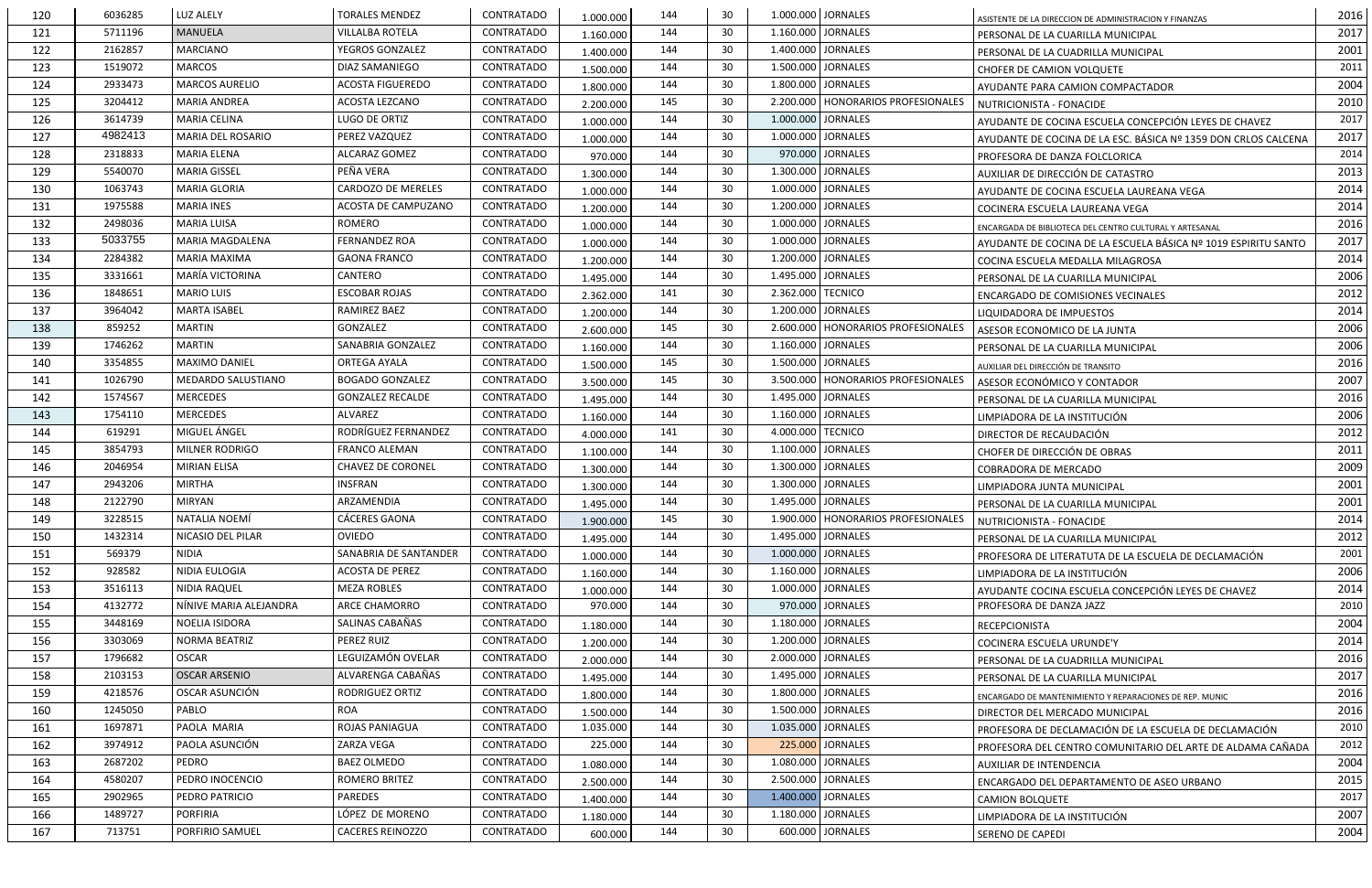| 168 | 2315455 | <b>RAFAELA</b>              | <b>BARBOTTE DE YEGROS</b> | <b>CONTRATADO</b> | 1.500.000 | 144 | 30 |                    | 1.500.000 JORNALES                   | ASISTENDE DE LA SECRETARIA DE LA MUJER                     | 2016 |
|-----|---------|-----------------------------|---------------------------|-------------------|-----------|-----|----|--------------------|--------------------------------------|------------------------------------------------------------|------|
| 169 | 1771781 | RAMON                       | <b>BENITEZ ESCOBAR</b>    | <b>CONTRATADO</b> | 1.278.000 | 144 | 30 |                    | 1.278.000 JORNALES                   | POLICIA DE TRANSITO                                        | 2001 |
| 170 | 1713845 | <b>RAMON ARTEMIO</b>        | ALDAMA CENTURIÓN          | <b>CONTRATADO</b> | 3.900.000 | 145 | 30 |                    | 3.900.000   HONORARIOS PROFESIONALES | JEFE DE GABINETE                                           | 2014 |
| 171 | 1898186 | <b>RAMONA</b>               | <b>ORTIZ OJEDA</b>        | <b>CONTRATADO</b> | 2.362.070 | 144 | 30 |                    | 2.362.070 JORNALES                   | ENCARGADA DE SECRETARIA DE ACCION SOCIAL                   | 2010 |
| 172 | 1667958 | <b>REGIS</b>                | <b>CABAÑAS RIVEROS</b>    | <b>CONTRATADO</b> | 1.200.000 | 144 | 30 |                    | 1.200.000 JORNALES                   | SERENO CICLOVIA MUNICIPAL                                  | 2015 |
| 173 | 4635983 | REINALDO                    | ALFONSO RUIZ DIAZ         | <b>CONTRATADO</b> | 1.495.000 | 144 | 30 |                    | 1.495.000 JORNALES                   | PERSONAL DE LA CUADRILLA MUNICIPAL                         | 2017 |
| 174 | 4387304 | <b>ROBERT DAMIR</b>         | <b>JARA MARECOS</b>       | <b>CONTRATADO</b> | 800.000   | 144 | 30 |                    | 800.000 JORNALES                     | PROFESOR DE GUITARRA                                       | 2013 |
| 175 | 4752535 | <b>ROBERTO</b>              | <b>FIGUEREDO</b>          | <b>CONTRATADO</b> | 2.200.000 | 144 | 30 |                    | 2.200.000 JORNALES                   | <b>CHOFER CAMION COMPACTADOR</b>                           | 2011 |
| 176 | 4186368 | <b>ROBERTO RAMON</b>        | <b>GONZALEZ ROMAN</b>     | <b>CONTRATADO</b> | 500.000   | 144 | 30 |                    | 500.000 JORNALES                     | PROFESOROR DE TEORIA TEATRAL DE LA ESCUELA DE TEATRO       | 2011 |
| 177 | 4109409 | <b>RODOLFO</b>              | VILLASBOA PÉREZ           | <b>CONTRATADO</b> | 2.500.000 | 145 | 30 |                    | 2.500.000   HONORARIOS PROFESIONALES | ENCARGADO DEL DEPARTAMENTO DE AGRICULTURA                  | 2017 |
| 178 | 4227809 | <b>ROLANDO ENMANUEL</b>     | MANCUELLO MEDINA          | <b>CONTRATADO</b> | 4.400.000 | 141 | 30 | 4.400.000 TECNICO  |                                      | <b>DIRECTOR DE OBRAS</b>                                   | 2015 |
| 179 | 4981501 | <b>ROMINA</b>               | <b>FLORENTIN MEDINA</b>   | <b>CONTRATADO</b> | 1.150.000 | 144 | 30 |                    | 1.150.000 JORNALES                   | SECRETARIA DE LA DIRECCION DE OBRAS                        | 2011 |
| 180 | 5383779 | RONALD ALEXIS               | <b>TANASIO MEZA</b>       | <b>CONTRATADO</b> | 1.000.000 | 144 | 30 |                    | 1.000.000 JORNALES                   | <b>AUXILIAR DE UOC</b>                                     | 2008 |
| 181 | 3331686 | <b>RONNY EMILIO</b>         | <b>AMARILLA RIVEROS</b>   | <b>CONTRATADO</b> | 1.500.000 | 144 | 30 |                    | 1.500.000 JORNALES                   | CHOFER DE TRACTOR AGRICOLA                                 | 2011 |
| 182 | 5239090 | ROSANA ELIZABETH            | SANCHEZ ESPINOZA          | <b>CONTRATADO</b> | 400.000   | 144 | 30 |                    | 400.000 JORNALES                     | CONTRATO DE APRENDISAJE EN LA DIRECCIÓN DE OBRAS           | 2016 |
| 183 | 6093623 | ROSSANA                     | <b>ISASI LOPEZ</b>        | <b>CONTRATADO</b> | 1.000.000 | 144 | 30 |                    | 1.000.000 JORNALES                   | GUIA MUSEO PARROQUIAL VIRGEN DEL ROSARIO                   | 2016 |
| 184 | 5383925 | <b>RUTH MARIZA</b>          | <b>TORRES GOMEZ</b>       | <b>CONTRATADO</b> | 350.000   | 144 | 30 |                    | 350.000 JORNALES                     | PROFESORA AUXILIAR DE DANZA FOLCLORICA                     | 2013 |
| 185 | 1961195 | <b>SANTIAGO</b>             | <b>ESCOBAR PRESENTADO</b> | CONTRATADO        | 1.160.000 | 144 | 30 |                    | 1.160.000 JORNALES                   | SERENO POLIDEPORTIVO MUNICIPAL                             | 1985 |
| 186 | 1282634 | SANTOS                      | <b>ROJAS ORTEGA</b>       | <b>CONTRATADO</b> | 1.080.000 | 144 | 30 | 1.080.000 JORNALES |                                      | SERENO MUNICIPAL (ESCUELA YBYRATY)                         | 2006 |
| 187 | 3534668 | SILVINA                     | LOPEZ RUIZ DIAZ           | <b>CONTRATADO</b> | 1.200.000 | 144 | 30 |                    | 1.200.000 JORNALES                   | COCINERA DE LA ESCUELA BÁSICA Nº 1359 DON CRLOS CALCENA    | 2017 |
| 188 | 1099356 | SINDULFO                    | <b>GONZALEZ MENDEZ</b>    | <b>CONTRATADO</b> | 650.000   | 144 | 30 |                    | 650.000 JORNALES                     | <b>CAMION BOLQUETE</b>                                     | 2017 |
| 189 | 3493490 | TOMAS                       | <b>MORINIGO</b>           | <b>CONTRATADO</b> | 1.800.000 | 144 | 30 |                    | 1.800.000 JORNALES                   | AYUDANTE CAMION COMPACTADOR                                | 2010 |
| 190 | 2180662 | <b>VALENTIN</b>             | <b>ESCOBAR PIRIS</b>      | <b>CONTRATADO</b> | 1.200.000 | 144 | 30 |                    | 1.200.000 JORNALES                   | PERSONAL DE LA CUARILLA MUNICIPAL                          | 2012 |
| 191 | 2082599 | <b>VICTOR ARMANDO</b>       | <b>COLMAN ROJAS</b>       | CONTRATADO        | 1.400.000 | 144 | 30 |                    | 1.400.000 JORNALES                   | SERENO DEL CENTRO CULTURAL                                 | 2006 |
| 192 | 998955  | <b>VICTOR ESTEBAN RAMON</b> | <b>GAONA SERVIN</b>       | <b>CONTRATADO</b> | 1.400.000 | 144 | 30 |                    | 1.400.000 JORNALES                   | AUXILIAR DE ADMINISTRACION Y FINANZAS                      | 2014 |
| 193 | 696705  | <b>VICTOR RAMON</b>         | FERNANDEZ FRIZZOTI        | CONTRATADO        | 1.278.000 | 144 | 30 |                    | 1.278.000 JORNALES                   | POLICIA DE TRANSITO                                        | 2001 |
| 194 | 1501251 | <b>VIRGINIO</b>             | MEDINA                    | <b>CONTRATADO</b> | 1.495.000 | 144 | 30 |                    | 1.495.000 JORNALES                   | <b>SERENO MUNICIPAL</b>                                    | 2001 |
| 195 | 1992919 | <b>WILBERTO</b>             | <b>FLORENTIN</b>          | CONTRATADO        | 1.495.000 | 144 | 30 |                    | 1.495.000 JORNALES                   | PERSONAL DE LA CUARILLA MUNICIPAL                          | 2016 |
| 196 | 4332083 | <b>WILSON</b>               | PEREZ YEGROS              | CONTRATADO        | 1.180.000 | 144 | 30 |                    | 1.180.000 JORNALES                   | POLICIA DE TRANSITO                                        | 2016 |
| 197 | 5628204 | <b>WILSON FABIAN</b>        | GONZALEZ                  | CONTRATADO        | 1.495.000 | 144 | 30 |                    | 1.495.000 JORNALES                   | PERSONAL DE LA CUARILLA MUNICIPAL                          | 2009 |
| 198 | 4132760 | YANINA ALEJANDRA            | ARCE CHAMORRO             | CONTRATADO        | 350.000   | 144 | 30 |                    | 350.000 JORNALES                     | PROFESORA AUXILIAR DE DANZA JAZZ                           | 2015 |
| 199 | 2369845 | ZUNILDA                     | LEGUIZAMÓN ESTECHE        | <b>CONTRATADO</b> | 1.500.000 | 144 | 30 |                    | 1.500.000 JORNALES                   | PROFESORA DE DICCIÓN Y DECLAMACIÓN DE LA ESCUELA DE TEATRO | 1997 |
|     |         |                             |                           |                   |           |     |    |                    |                                      |                                                            |      |

| <b>CONTRATADOS</b>    | 270.513.237 |
|-----------------------|-------------|
| PERMANENTES           | 197.324.450 |
| <b>COMISIONADOS I</b> | 1.800.000   |
| <b>COMISIONADOS E</b> | 2.660.000   |
|                       | 472.297.687 |
|                       | 472.297.687 |
|                       |             |